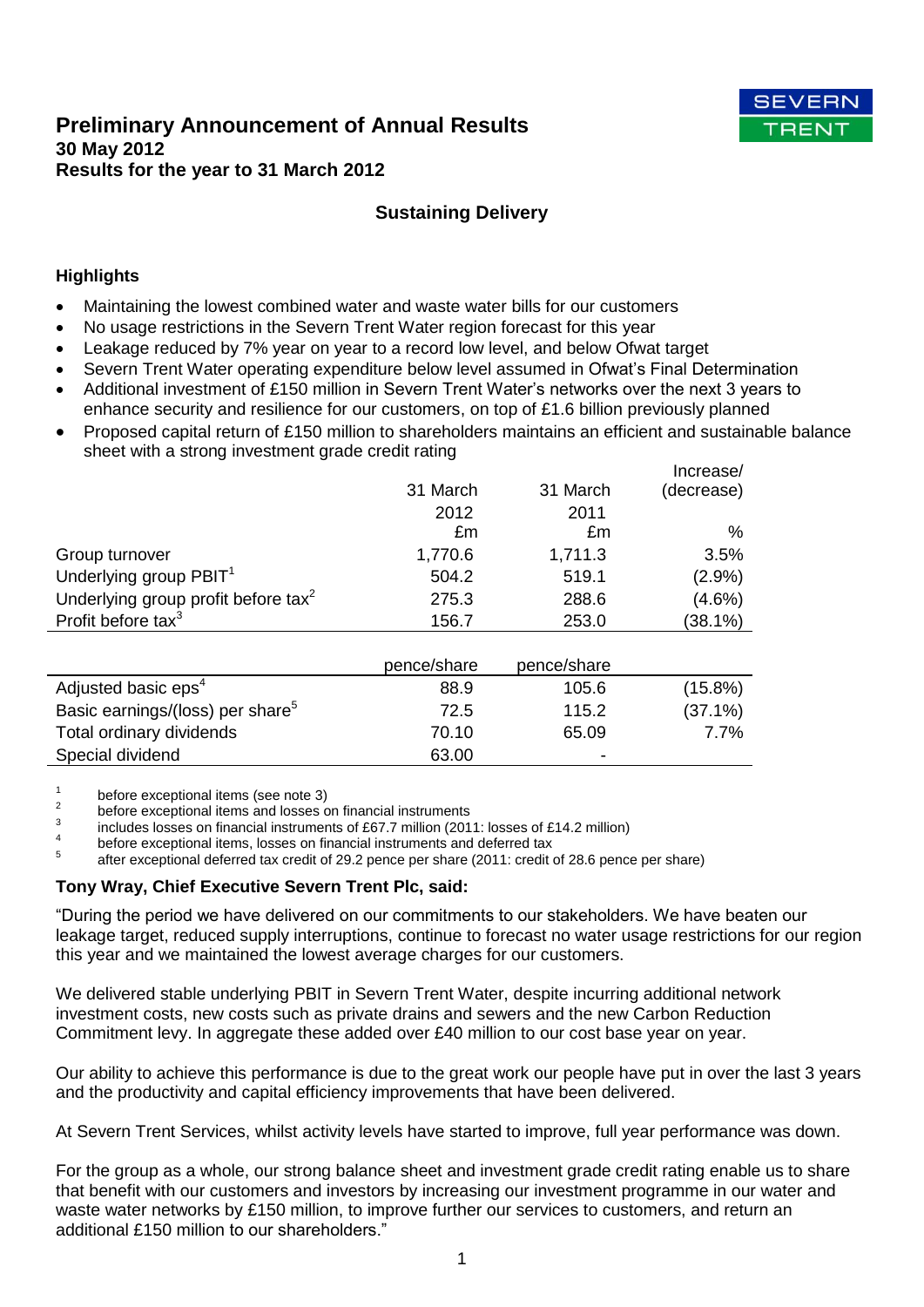#### **Enquiries:**

| Tony Wray<br><b>Chief Executive</b>              | Severn Trent Plc              | 0207 353 4200 (on the day)<br>02477 715000 |
|--------------------------------------------------|-------------------------------|--------------------------------------------|
| Mike McKeon<br><b>Finance Director</b>           | Severn Trent Plc              | 0207 353 4200 (on the day)<br>02477 715000 |
| John Crosse<br><b>Head of Investor Relations</b> | Severn Trent Plc              | 0207 353 4200 (on the day)<br>02477 715000 |
| Rob Salmon<br><b>Head of Communications</b>      | Severn Trent Plc              | 0207 353 4200 (on the day)<br>02477 715000 |
| Anastasia Shiach/Martha Kelly                    | <b>Tulchan Communications</b> | 0207 353 4200                              |

# **Preliminary Results Presentation and Webcast**

There will be a presentation of these results at 9:30am on Wednesday 30 May The Lincoln Centre, 18 Lincoln's Inn Fields, London WC2A 3ED. This presentation will be available as a simultaneous webcast on the Severn Trent website (www.severntrent.com) and will remain on the website for subsequent viewing.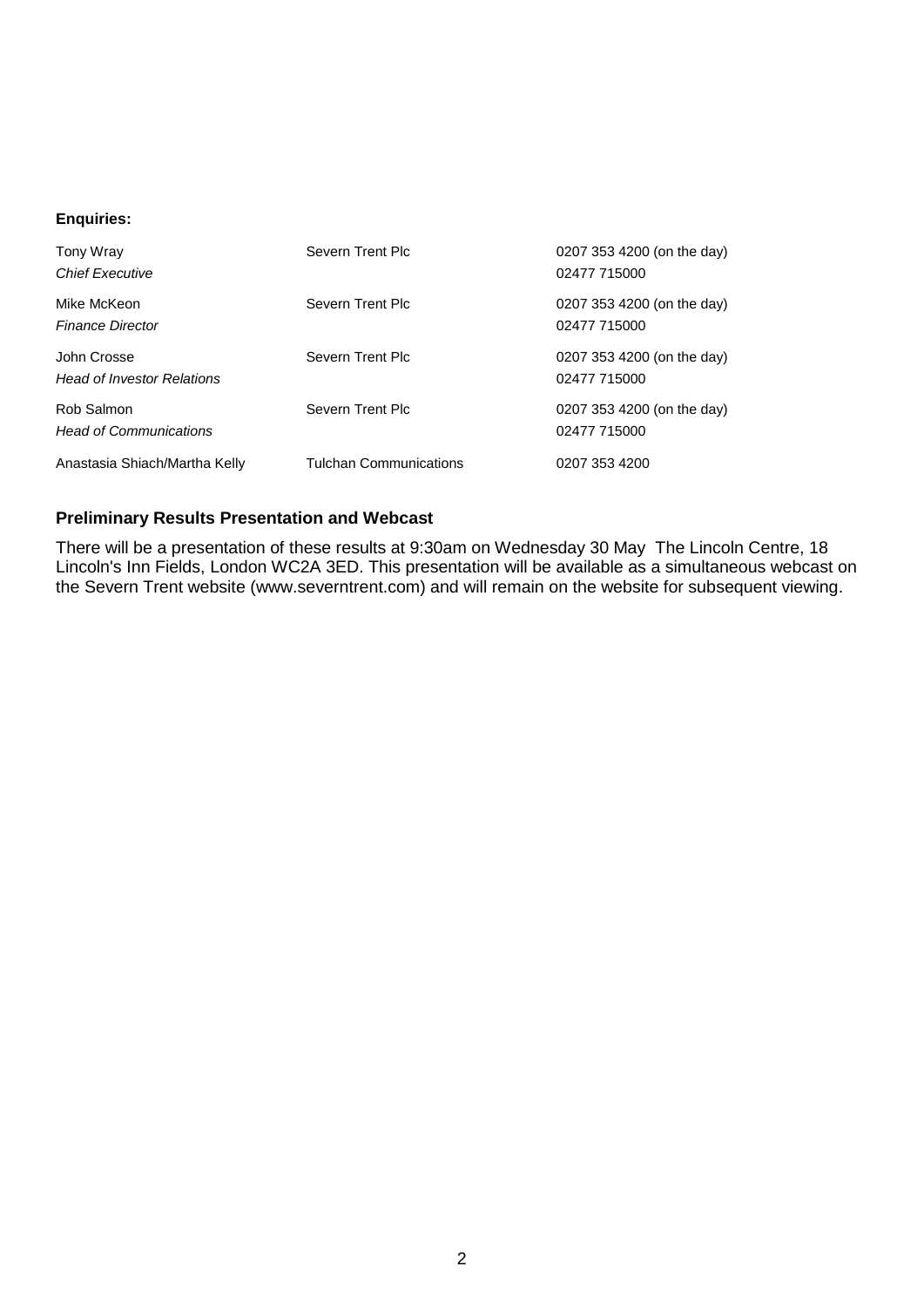### **Operating review**

#### **Severn Trent Water**

Our focus remains on the delivery of operational excellence through the highest service and environmental standards, value for our customers and sustainable, progressive returns for our shareholders.

Five years ago in June 2007, we were the first water company to publish key performance indicators (KPIs) to measure and benchmark our performance across a wide range of activities. Of those 16 KPIs that are comparable over the five years, we have made absolute progress in 12 with 7 currently benchmarked at upper quartile, 6 at median and only 3 at lower quartile. Our KPIs continue to be a core element of all employee's performance assessment, aligning our people to the goal of delivering the highest service and environmental standards through operational excellence and continuous improvement.

As we move into 2012/13, we have updated our KPIs to reflect those measures now tracked by our economic regulator Ofwat.

Turning to 2011/12, measured consumption was lower year on year by 1.6%, reflecting more efficient water use by our commercial customers, while turnover was up by 4.9%. This was due to the positive volume and price mix effects in non-tariff basket revenue lines.

Operational expenditure was in line with expectations and below the level allowed in the Final Determination, with total employment costs marginally ahead and a small reduction in bad debts. Included in total costs was a 14.3% increase in quasi taxes, including the government's new Carbon Reduction Commitment (CRC) energy efficiency levy, which totalled £5.9 million (2011: nil). There were also additional operating costs of £4.7 million related to the ownership of private drains and sewers (PDaS), which were transferred on 1 October 2011.

Depreciation was higher period on period, mainly due to £3.7 million of accelerated depreciation on retirement of an experimental sludge dryer.

PBIT was broadly flat year on year due to rising operational costs, as detailed above, and increased infrastructure renewals, which totalled £128.9 million compared to £96.9 million in the prior year, reflecting our increased capital investment and maintenance programme.

Turning to our operational performance, this year sees the introduction of 4 new KPIs – Service Incentive Mechanism (SIM) Qualitative and Quantitative, Efficient billing factor and Capital process quality. More detail on these, and the table of all 20 KPIs, can be found on page 28.

Last year we highlighted a number of areas for improvement, including unplanned interruptions, leakage and supply availability. Leakage performance this year was 464 Ml/d, the lowest level the company has ever achieved and below the Ofwat target of 474 Ml/d. Due in part to the increased resilience and network flexibility our capital programme has already delivered, we do not currently envisage any water usage restriction for this year (2012/13).

As a result of our targeted mains renewal programme and innovative techniques to keep customers on supply during repair works, unplanned interruptions improved by over 50% to 11.12 per 1,000 properties, compared to 23.85 last year.

Customer written complaints have reduced to our previous low levels of 4.9 per 1,000 properties. This represents a 70% reduction compared to the level reported in the first year we published our 20 KPIs, 2006/07.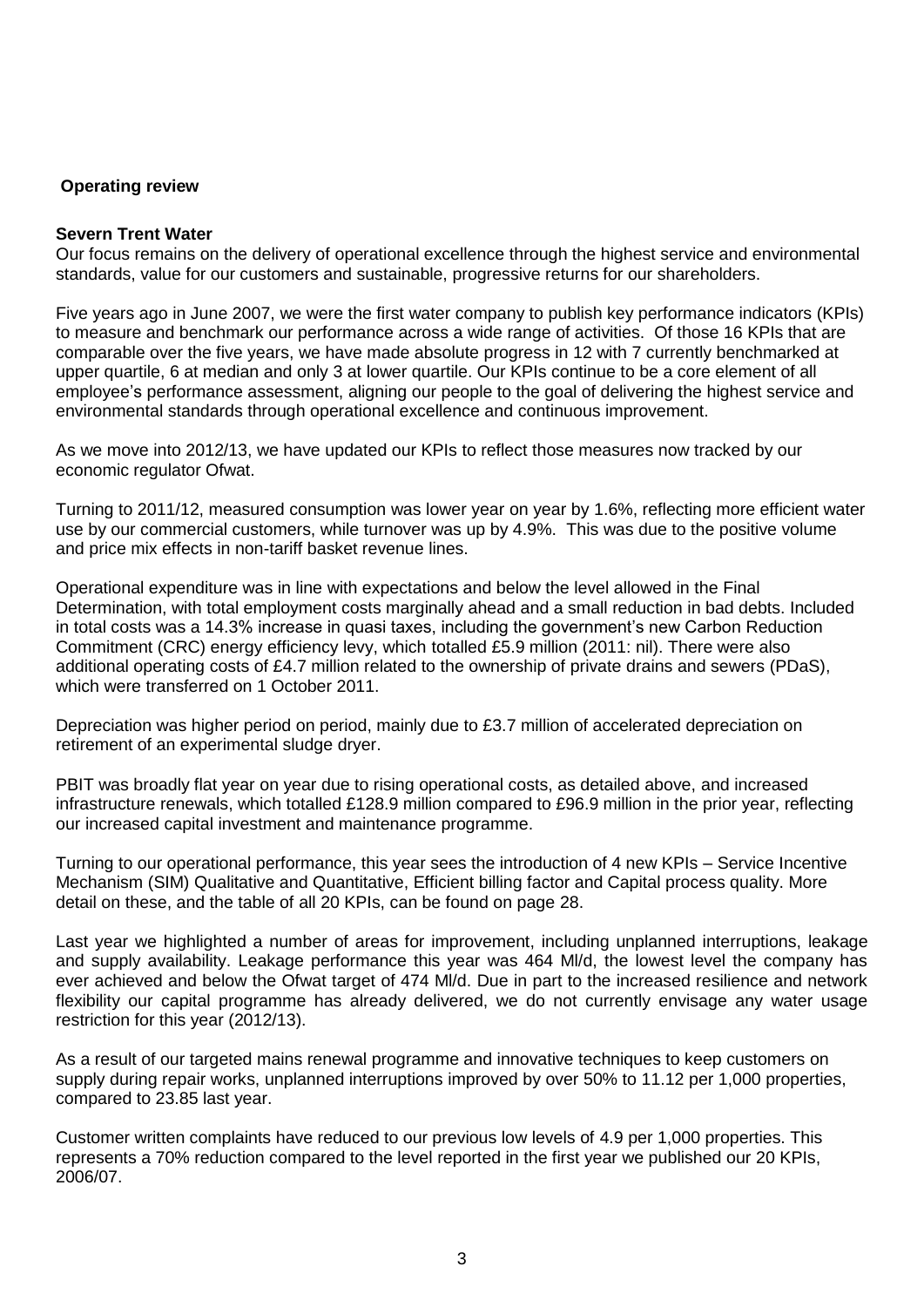Our customer service levels continue to improve, with our SIM – quantitative score for 2011/12 progressing year on year. Whilst our SIM - qualitative score for the year overall stayed flat, in the fourth quarter of the year we achieved our highest score to date. We are maintaining this focus through our "Customer Experience Programme" designed to deliver sustained improvement.

We improved our health and safety performance during the year, with lost time incidents (LTIs) showing a 20% improvement year on year. Our LTI rate fell to 0.30 per 100,000 hours, and even more teams in Severn Trent Water now have long periods with zero LTIs. Over the five years we have now improved our safety performance by 50%.

Our net energy use fell by 3.8% year on year, and we now generate 23.8% of our gross consumption from our own renewable sources compared with 22.0% in the prior year. We continue to target 30% of our gross energy needs to be produced by our own renewable sources by 2015.

Debtor days increased to 35.8 from 33.8, reflecting increased numbers of metered householders moving to payment plans. At 2.2% of turnover our bad debt charge for the full year was an improvement over last year's level of 2.3%. Our own target for the end of 2014/15, of 2.0% of turnover, will be challenging in the current economic environment, and we therefore continue to be proactive in our approach to bad debt, with a range of options to help those customers who have difficulties paying their bill.

We have done less well in some areas in 2011/12. Pollution incidents rose to 458 vs. 378 last year and we are addressing this issue with increased operational maintenance, increased sewer rehabilitation and increased customer education to reduce disposal of fats and oils into sewers.

The number of sewage works failing consents increased from 12 to 18 works out of a total of 709. We are addressing this issue through investment in improved telemetry and controls at these works.

Our total capital programme increased by 17.0% year on year, to £474.2 million (net UK GAAP), compared to £405.3 million for the prior year, reflecting catch up from the severe winter of 2010/11, increased focus on leakage reduction, improving unplanned interruptions, and £2.8 million of costs related to PDaS.

# **Severn Trent Services**

Severn Trent Services had a challenging start to the year, with economic and operating conditions in many of our markets impacting negatively on both turnover and profit. However, performance in the second half improved.

Operating Services was affected by constrained municipal budgets and the loss of some contracts taken back "in house" by municipalities in the US, although the total number of contracts remained broadly stable at 401. We began to realise the benefits of our continued investment in business development in the second half of the year, as we won several projects in new states such as Georgia and improved our opportunity pipeline.

As noted at the half year, political and economic uncertainty impacted our Italian business. In that period we recorded a £21.5 million provision against our economic interest in an ATO service business outside Rome (Servizio Idrico Integrato S.c.p.a. or "SII"). While the SII business is profitable and cash generative, the economic crisis in Italy in the Autumn of 2011 hampered the efforts of all partners to achieve a refinancing package. We continue to support SII in seeking a longer term solution. We have discontinued any further investment in resources to support future market growth in Italy.

Project growth in the UK and Ireland exceeded our expectations, driven by new contract wins, including a five year contract to design, build and operate waste water treatment for a major European food manufacturer worth £2 million, and a four year water hygiene contract for £2 million with the London Borough of Hammersmith and Fulham.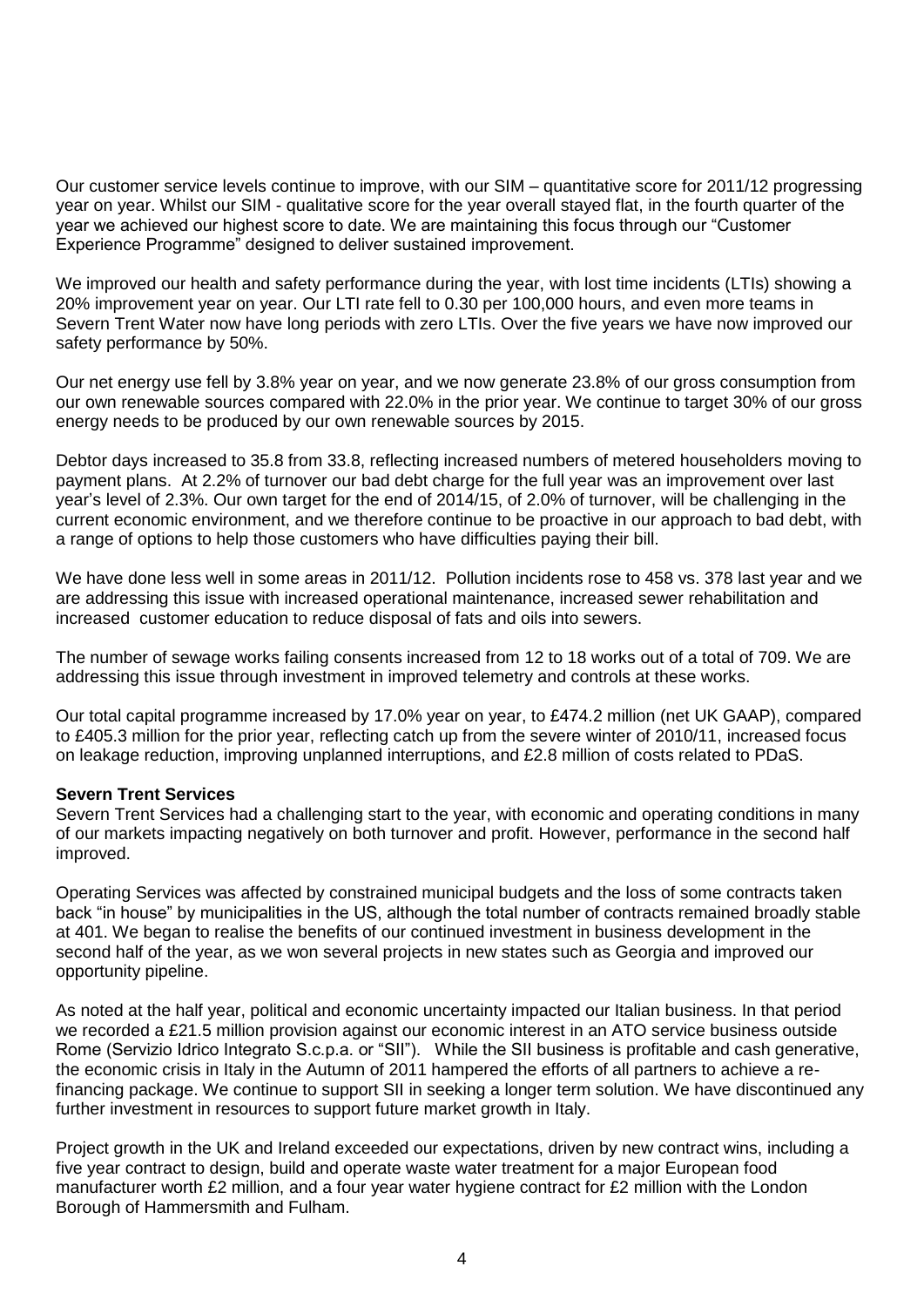In Water Purification (Products) market conditions were mixed. The US saw limited investment by local municipalities due to their weaker finances, while activity in the Gulf of Mexico increased due to the lifting of the drilling ban and the strong oil price, in turn increasing demand for our sewage treatment and disinfection products. Emerging markets in Asia Pacific and the Middle East and North Africa also grew. In the UK the second year of the regulatory cycle saw water companies' capital investment programmes ramp up.

Interest in our BALPURE® product line exceeded expectations, with orders of £5 million. Orders were received from various shipyards and ship owners, including Greenway Shipping and Sasaki Shipbuilding. During the year we invested £1.6 million in establishing a dedicated BALPURE® sales organisation and we will continue to develop our channels to market.

# **Increased Network Investment at Severn Trent Water and Capital Return**

The past few years (severe winters, dry winters and summers) have demonstrated the increasing challenges to our networks in delivering secure services to our customers. Whilst we have been able to manage those challenges to date, we have decided to enhance our AMP5 capital investment programme by an additional £150 million to deliver improved customer service and network performance. This investment will be targeted at further reductions in unplanned interruptions, increased water network serviceability, reductions in pollution incidents and improved sewage treatment.

Severn Trent Water will also fund the costs of PDaS (private drains and sewers), currently estimated to be £90 million to £138 million in total for AMP5, in advance of the likely recovery of those costs through the interim price review process known as an IDoK. This estimate includes a range of £30 million to £36 million for opex and £55 million to £97 million for capex. At this time it is not clear for how long these costs will have to be borne by the company.

The capital programme for AMP5 has therefore been revised to £2.54 billion from £2.2 billion, which reflects the costs of PDaS, increased network investment detailed above, and inflationary increases due to changes in the COPI index. This is still within the overall levels agreed in the final determination for AMP5.

We keep our balance sheet structure under review. Taking into account the group's funding requirements over the remainder of AMP5, including the revised level of capital programme and capital efficiencies delivered, PDaS costs, the proportion of index linked debt currently in issue, historical and forecast RPI and COPI levels, and maintaining our strong investment grade credit rating, we have concluded that there is an opportunity to deliver additional returns to shareholders. The board has therefore proposed a return to shareholders of £150 million, which equates to 63.0 pence per share, payable with the final dividend on 27 July to holders on the register at 22 June.

# **Group financial performance**

We have sought, since the start of the financial crisis in 2008, to retain a cautious view on management of our cost base and financing. At Severn Trent Water we were pleased to see that the ability of our customers to pay their bills did not see any serious deterioration, and indeed our level of bad debt charges improved in the year as we continue our proactive efforts in this area. Costs remain a key focus and while we saw increases in environmental taxes and other charges we do not control, our performance on controlled costs was satisfactory.

Access to long term secure financing in these economic conditions has remained a key focus and our actions over the last year reflect this. We renewed our five year £500 million revolving credit facility (RCF) with 11 banks and issued a 30 year Sterling bond at 4.875%, the lowest rate we have seen to date. We called in early £150 million of our bonds due for redemption in 2014, the year of the next price review for Severn Trent Water, a time which traditionally has been difficult for regulated water companies to refinance in public bond markets. This latter action resulted in a one off finance charge of £16.5 million in the year but considerably reduces the risk of not being able to refinance our bonds that were due in 2014.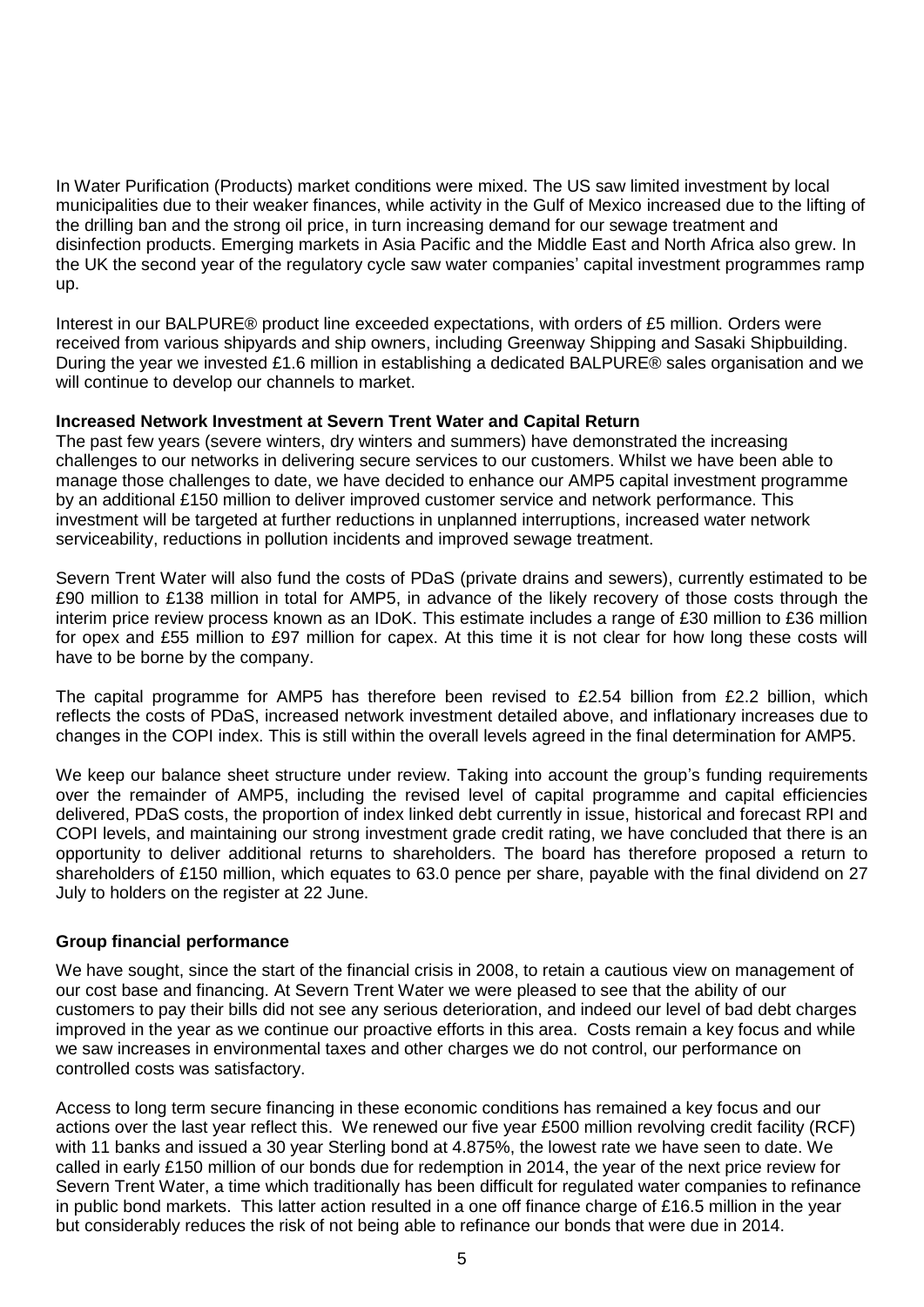In this preliminary results announcement PBIT is profit before interest and tax; underlying PBIT is PBIT excluding exceptional items as set out in note 3.

Group turnover was £1,770.6 million (£1,711.3 million), an increase of 3.5% over last year.

Underlying group PBIT decreased by 2.9% to £504.2 million (£519.1 million). The primary factors affecting underlying PBIT are described in the commentary on Severn Trent Water and Severn Trent Services below.

There were net exceptional charges of £50.9 million (charges of £21.4 million). Group PBIT decreased 5.6% to £469.8 million (£497.7 million).

#### **Severn Trent Water**

Turnover in Severn Trent Water increased by 4.9% in 2011/12, to £1,457.5 million. Sales prices were increased by inflation from 1 April 2011 which gave rise to an increase in turnover of £73.1 million. Consumption from metered customers was lower year on year reducing turnover by £10.5 million. New growth and meter optants increased turnover by £0.2 million and there were other increases amounting to £4.9 million.

Underlying PBIT was down by 0.7% on the same period last year, to £500.0 million. Direct operating costs increased by £32.5 million (see below), there was an increase in infrastructure renewals expenditure of £32.0 million and depreciation increased by £7.5 million including £3.7 million in respect of the early retirement of an experimental sludge dryer.

Employment costs increased by 2.1% to £202.4 million. Hired and contracted costs increased by £36.1 million to £155.6 million partly as a result of increased leakage detection and repair work performed by subcontractors and also due to £2.9 million of costs relating to PDaS. Raw materials and consumables at £46.8 million were 1.3% higher than the same period in the prior year. Bad debts were 9.8% lower at £30.3 million, representing 2.2% of turnover (2.3%). An increase of only £1.3 million in power costs to £51.8 million reflected the success of our strategy of fixing these costs through our supply contract and by using energy swaps. Quasi taxes, which comprise rates, service charges and the CRC, increased by £13.5 million to £107.6 million, mainly due to the introduction of the CRC. Other operating costs decreased by £2.9 million to £44.0 million. Labour and related overheads capitalised at £76.8 million were £16.9 million higher than in 2010/11, due to the higher level of capital expenditure in 2011/12.

During the financial year, Severn Trent Water invested £474.2 million (UK GAAP after deducting grants and contributions) (£405.3 million) in fixed assets and maintaining and improving its infrastructure network. Included in this total was net infrastructure renewals expenditure of £128.9 million (£96.9 million), charged to the income statement under IFRS.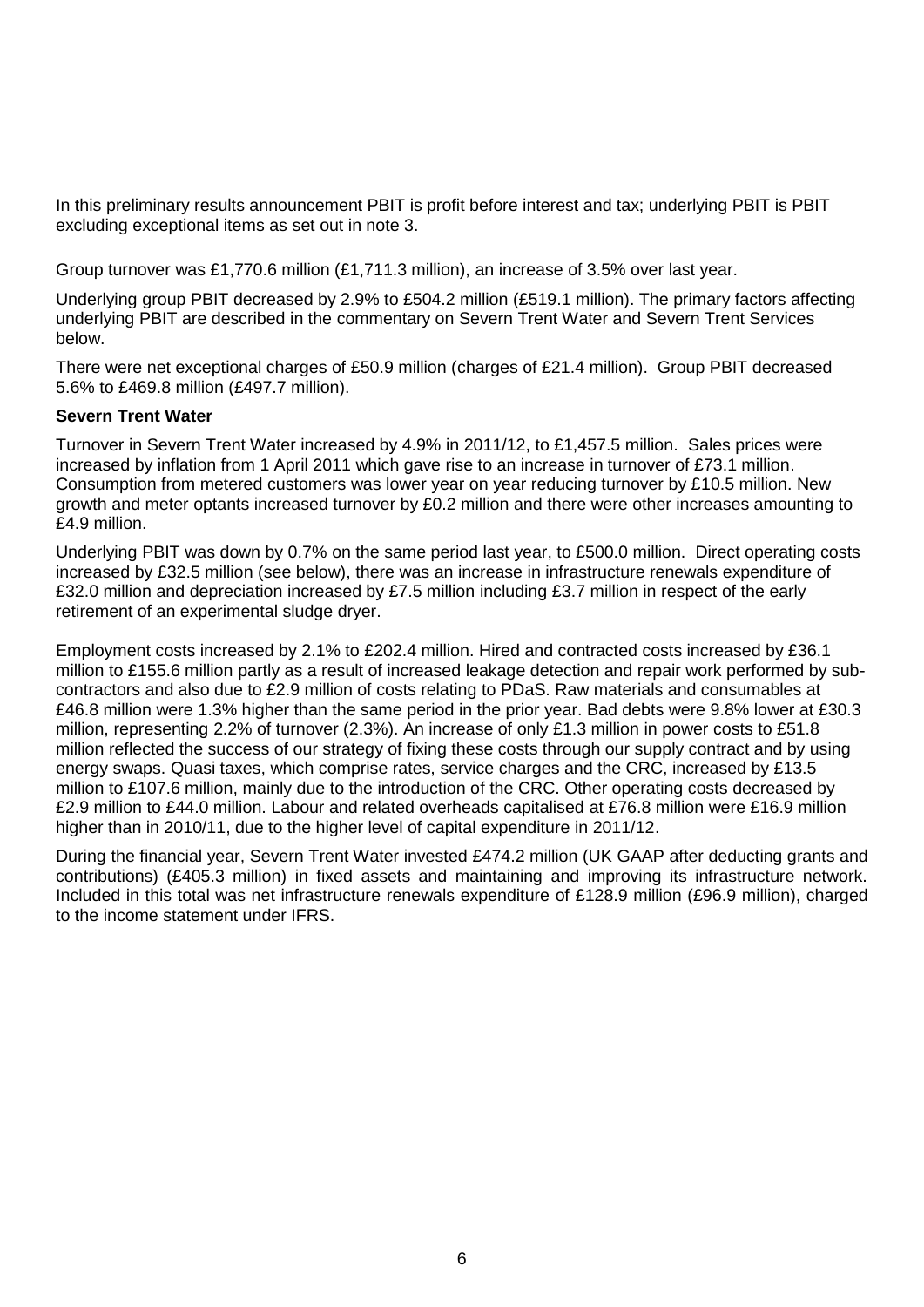# **Severn Trent Services**

|                                      |       |       | Increase/  |
|--------------------------------------|-------|-------|------------|
|                                      | 2012  | 2011  | (decrease) |
|                                      | £m    | £m    | %          |
| <b>Turnover</b>                      |       |       |            |
| Services as reported                 | 332.3 | 336.1 | $(1.1\%)$  |
| Impact of exchange rate fluctuations |       | (5.9) |            |
| In constant currency                 | 332.3 | 330.2 | 0.6%       |
|                                      |       |       | Increase/  |
|                                      | 2012  | 2011  | (decrease) |
|                                      |       |       |            |
|                                      | £m    | £m    | %          |
| <b>Underlying PBIT</b>               |       |       |            |
| Services as reported                 | 18.0  | 25.7  | $(30.0\%)$ |
| Impact of exchange rate fluctuations |       | (1.2) |            |

In Severn Trent Services, some activities saw improvements in the second half of the year. However, looking forward the scale of our activities in Analytical Services will be reducing. Also the macro economic outlook has deteriorated in Spain and Italy. We have therefore, as required by IAS 36, reviewed the underlying forward looking assumptions supporting the carrying value of the goodwill in these businesses and adjusted goodwill values to lower levels. More details are provided in the exceptional items section below.

Reported turnover was £332.3 million in 2011/12, a decrease of 1.1% vs. the prior year, and reported underlying PBIT decreased by 30.0% to £18.0 million.

After adjusting for the impact of exchange rate fluctuations turnover on a like for like constant currency basis was up 0.6% and underlying PBIT measured on the same basis was down 26.5%.

#### *Operating Services*

Turnover for the year was £204.6 million, an increase of 3.2% compared to the prior year on a constant currency basis. In the UK new contract wins and increased activity on our C2C contract delivered revenue growth but this was offset by contract losses in the US and lower activity in Italy.

#### *Water Purification*

Turnover for the year was £97.3 million, a decrease of 5.4% compared to the prior year on a constant currency basis as US market conditions remained difficult and in Europe, sales remained flat.

#### *Analytical Services*

Turnover for the year was £30.4 million, an increase of 4.1%. Towards the end of the year and early in the new financial year we have been informed that certain contracts from utilities companies will not be renewed and will be taken back in house. Management is developing a plan to reduce the scale of the business accordingly.

# **Corporate and other**

Corporate overheads amounted to £15.6 million (£13.0 million). Our other businesses generated an underlying profit of £0.2 million (loss of £0.6 million) and there were exchange gains in Corporate of £0.1 million (£1.1 million).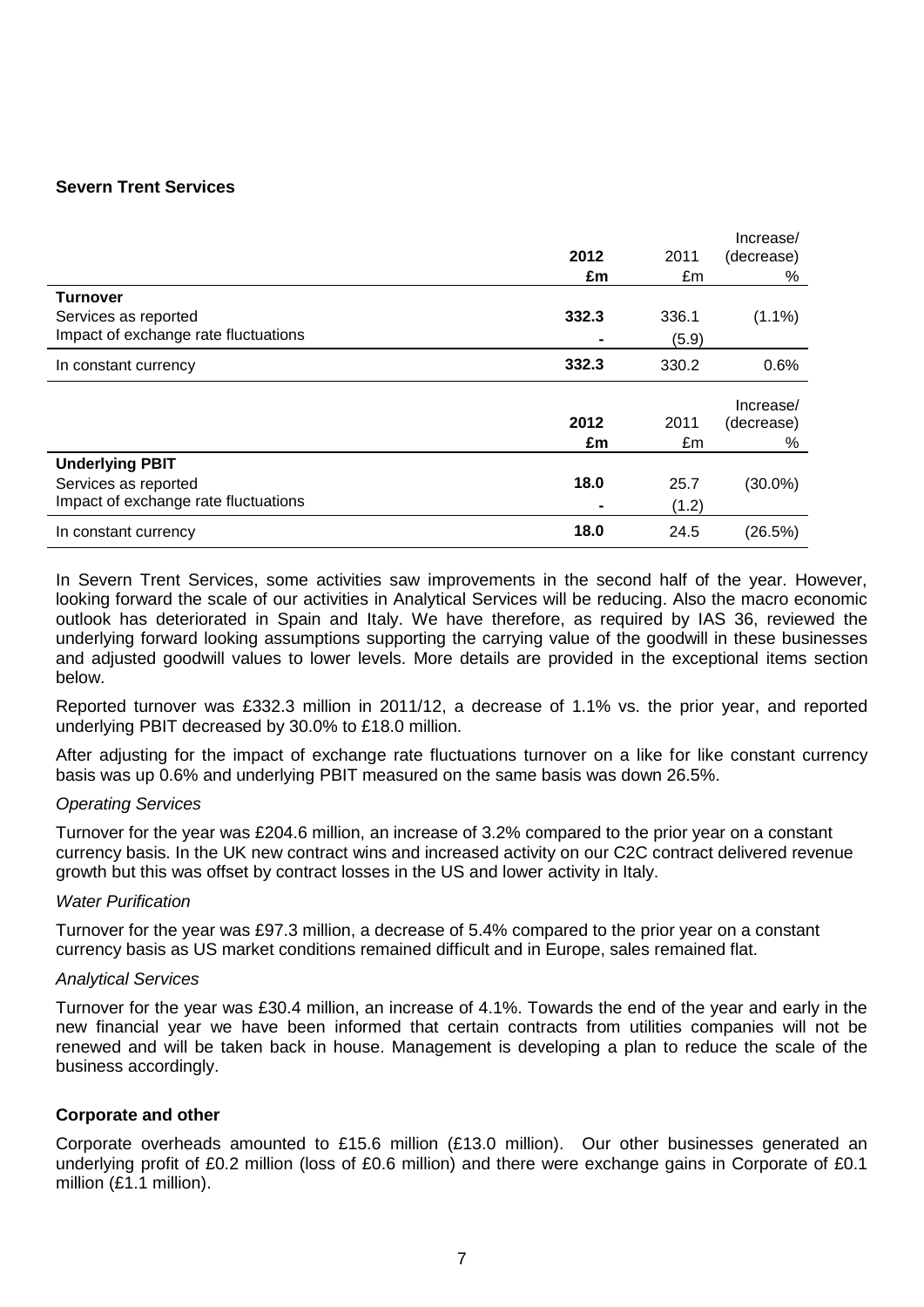# **Exceptional items**

There were net exceptional charges in the year to 31 March 2012 of £50.9 million (£21.4 million) including exceptional operating costs of £34.4 million (£21.4 million) which are described in further detail below and exceptional finance costs of £16.5 million arising on the early redemption of debt.

Exceptional operating costs included:

- Costs arising from Severn Trent Water's programme to restructure and realign the business which resulted in an exceptional charge of £11.5 million (£13.0 million);
- Exceptional provisions in Severn Trent Services of £23.1 million including £21.5 million against our economic interest in SII, an associate company in Italy, as previously reported;
- Impairments of £22.9 million were recorded against the carrying value of goodwill comprising:
	- $\circ$  £12.0 million against our UK Laboratories business to recognise the smaller scale of the business going forward; and
	- $\circ$  £10.9 million against our businesses in Italy (£5.7 million) and Spain (£5.2 million) against a more cautious backdrop for growth of these Eurozone countries; and
- An exceptional credit arising from the agreement to close the group's defined benefit pension schemes to future accrual with effect from 31 March 2015. This resulted in exceptional credits of £21.8 million in Severn Trent Water and £1.3 million in Severn Trent Services.

#### **Net finance costs**

The group's net finance costs before exceptional items were £229.0 million, compared to £230.6 million in the prior year.

The refinancing exercise referred to in the Treasury management and liquidity section resulted in exceptional finance costs of £16.5 million on the early redemption of debt. Total finance costs were £245.5 million (£230.6 million).

The effective interest rate, including index linked debt, for 2011/12 was 6.4% (6.4%). The cash interest rate was 4.9% (5.0%).

# **Gains/(losses) on financial instruments**

The group uses financial derivatives solely to hedge risks associated with its normal business activities including:

- Exchange rate exposure on borrowings denominated in foreign currencies;
- Interest rate exposures on floating rate borrowings; and
- Exposures to increases in electricity prices.

Accounting rules generally require that these derivatives are revalued at each balance sheet date and, unless the strict criteria for cash flow hedge accounting are met, the changes in value are taken to the income statement. If the risk that is being hedged does not impact the income statement in the same period then an accounting mismatch arises from the hedging activities and there is a net charge or credit to the income statement.

Over the lives of the derivatives, these mismatches are expected to net out. Furthermore, the changes in value that are recorded during the lives of the derivatives do not represent cash flows.

Therefore the group presents adjusted earnings figures that exclude these non-cash items. An analysis of the amounts charged to the income statement in the period is presented in note 5 to the financial statements.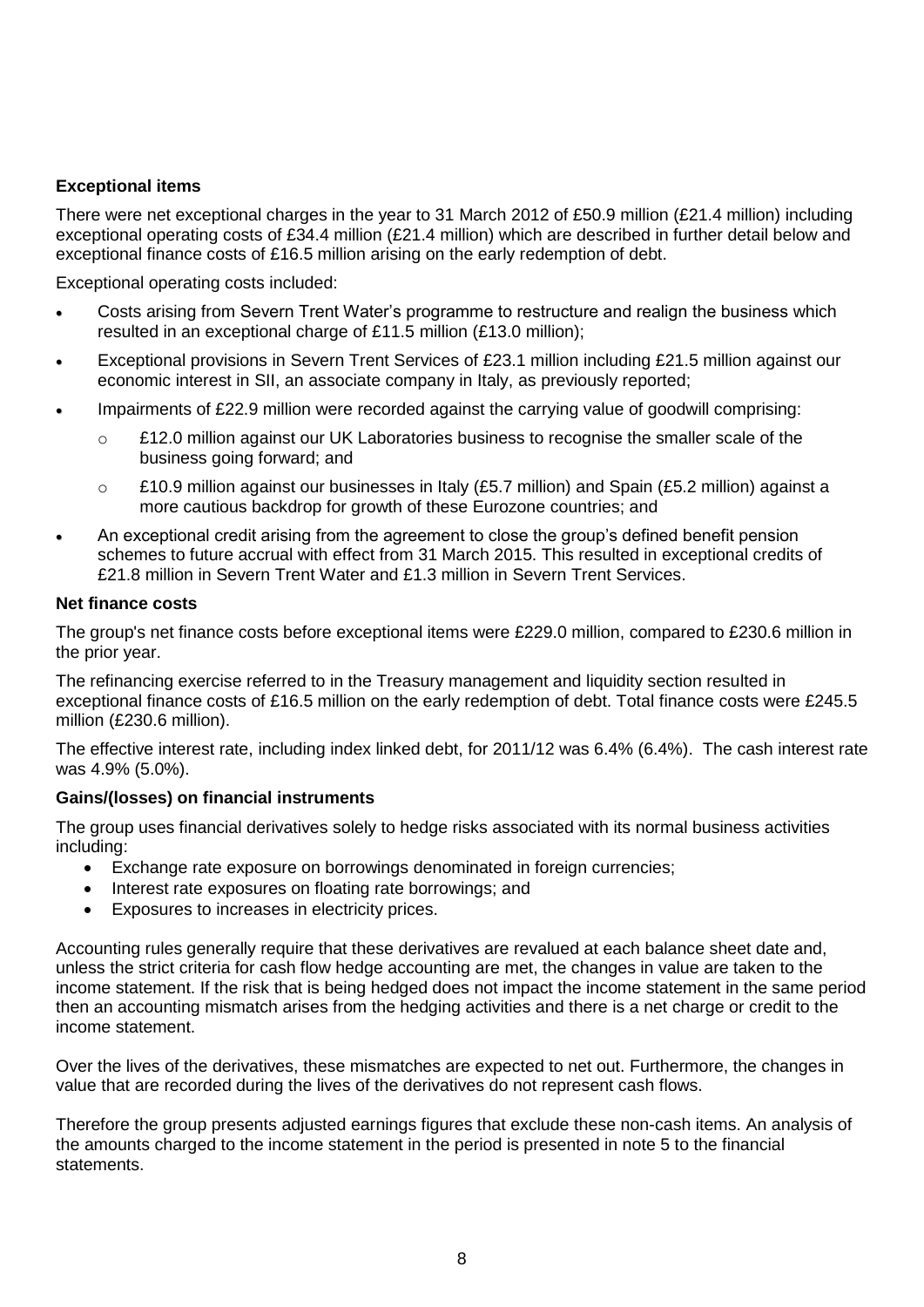# **Profit before tax**

Underlying group profit before tax decreased by 4.6% to £275.3 million (£288.6 million). Group profit before tax was £156.7 million (£253.0 million).

#### **Taxation**

The total tax charge for the full year was £17.7 million (£21.5 million). Current tax represented a charge of £60.5 million (£32.1 million), including credits relating to adjustments to prior year computations of £8.7 million (£34.4 million). Deferred tax (see note 4) was a credit of £78.2 million (credit of £53.6 million) including an exceptional credit of £69.1 million (£67.7 million) arising from the reduction in corporation tax rate from 26% to 24% with effect from 1 April 2012.

The effective rate of current tax, excluding prior year charges and exceptional items, calculated on profit before tax, exceptional items and gains/(losses) on financial instruments was 25.7% (24.4%).

Going forward, we expect the effective current tax rate for 2012/13 to be in the range of 24% to 26%.

#### **Profit for the period and earnings per share**

Profit for the period was £174.4 million (£274.5 million).

Adjusted basic earnings per share (before exceptional items, gains/(losses) on financial instruments and deferred tax) were 88.9 pence (105.6 pence) (see note 8). Basic earnings per share were 72.5 pence (115.2 pence).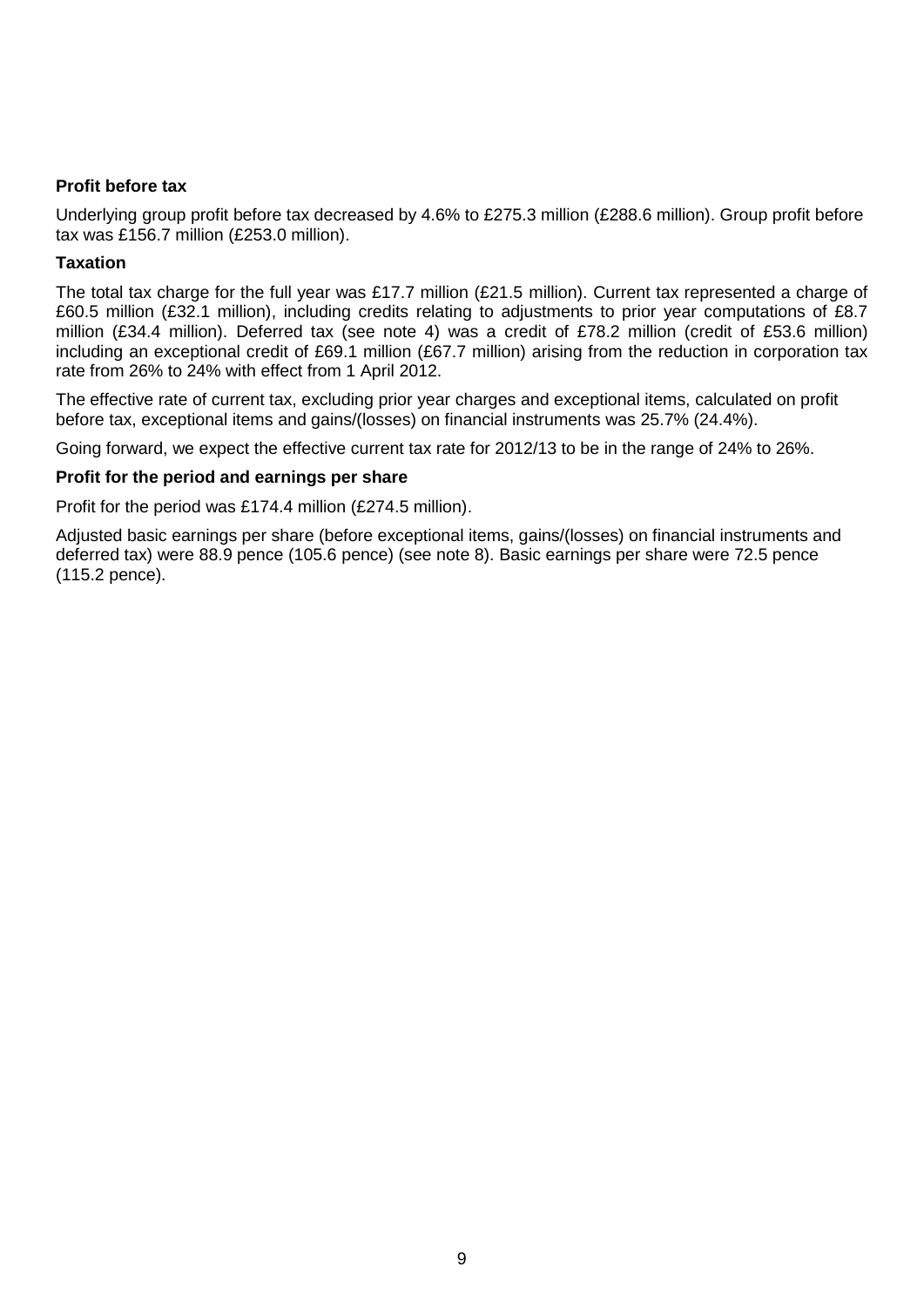# **Cash flow**

|                                                          | 2012<br>£m           | 2011<br>£m           |
|----------------------------------------------------------|----------------------|----------------------|
| Cash generated from operations                           | 725.9                | 753.0                |
| Net capital expenditure                                  | (351.2)              | (399.5)              |
| Net interest paid                                        | (210.4)              | (180.3)              |
| Tax (paid)/received<br>Other cash flows                  | (72.0)<br>(1.0)      | (32.4)<br>(1.5)      |
| Free cash flow                                           | 91.3                 | 139.3                |
| <b>Dividends</b><br>Net issue of shares                  | (159.0)<br>2.4       | (169.4)<br>2.7       |
| Change in net debt from cash flows<br>Non cash movements | (65.3)<br>(33.7)     | (27.4)<br>(80.0)     |
| Change in net debt<br>Net debt 1 April                   | (99.0)<br>(3,868.8)  | (107.4)<br>(3,761.4) |
| Net debt at 31 March                                     | (3,967.8)            | (3,868.8)            |
| Net debt comprises:                                      |                      |                      |
| Cash and cash equivalents                                | 295.1                | 315.2                |
| <b>Bank overdrafts</b>                                   | (0.4)                |                      |
| Cross currency swaps hedging debt                        | 135.9                | 160.4                |
| <b>Bank loans</b>                                        | (852.5)              | (846.8)              |
| Other loans<br><b>Finance leases</b>                     | (3,326.9)<br>(219.0) | (3,230.9)<br>(266.7) |
|                                                          | (3,967.8)            | (3,868.8)            |

Cash generated from operations was £725.9 million (£753.0 million). Capital expenditure net of grants and proceeds of sales of fixed assets was £351.2 million (£399.5 million). Net interest paid increased to £210.4 million (£180.3 million).

Net debt at 31 March 2012 was £3,967.8 million (£3,868.8 million). Balance sheet gearing (net debt/net debt plus equity) at the year end was 80.2% (77.8%). Net debt, expressed as a percentage of Regulatory Capital Value at 31 March 2012 was 56.0% (56.8%). The group's net interest charge, excluding gains/(losses) on financial instruments and net finance costs from pensions, was covered 3.3 times (3.4 times) by profit before interest, tax, depreciation and exceptional items, and 2.2 times (2.3 times) by underlying PBIT.

The fair value of the group's net debt at 31 March 2012 is estimated to be £4,579.3 million (£4,196.2 million) compared to the book value of £3,967.8 million (£3,868.8 million). Discounted future cash flows are used to determine fair values for debt. Discount rates are derived from yield curves based on quoted interest rates and are adjusted for the group's credit risk.

# **Treasury management and liquidity**

The group's principal treasury management objectives are:

- to access a broad range of sources of finance to obtain both the quantum required and lowest cost compatible with the need for continued availability;
- to maintain an investment grade credit rating; and
- to maintain a flexible and sustainable balance sheet structure.

The group continues to carefully monitor liquidity. At 31 March 2012 the group had £295.1 million in cash and cash equivalents.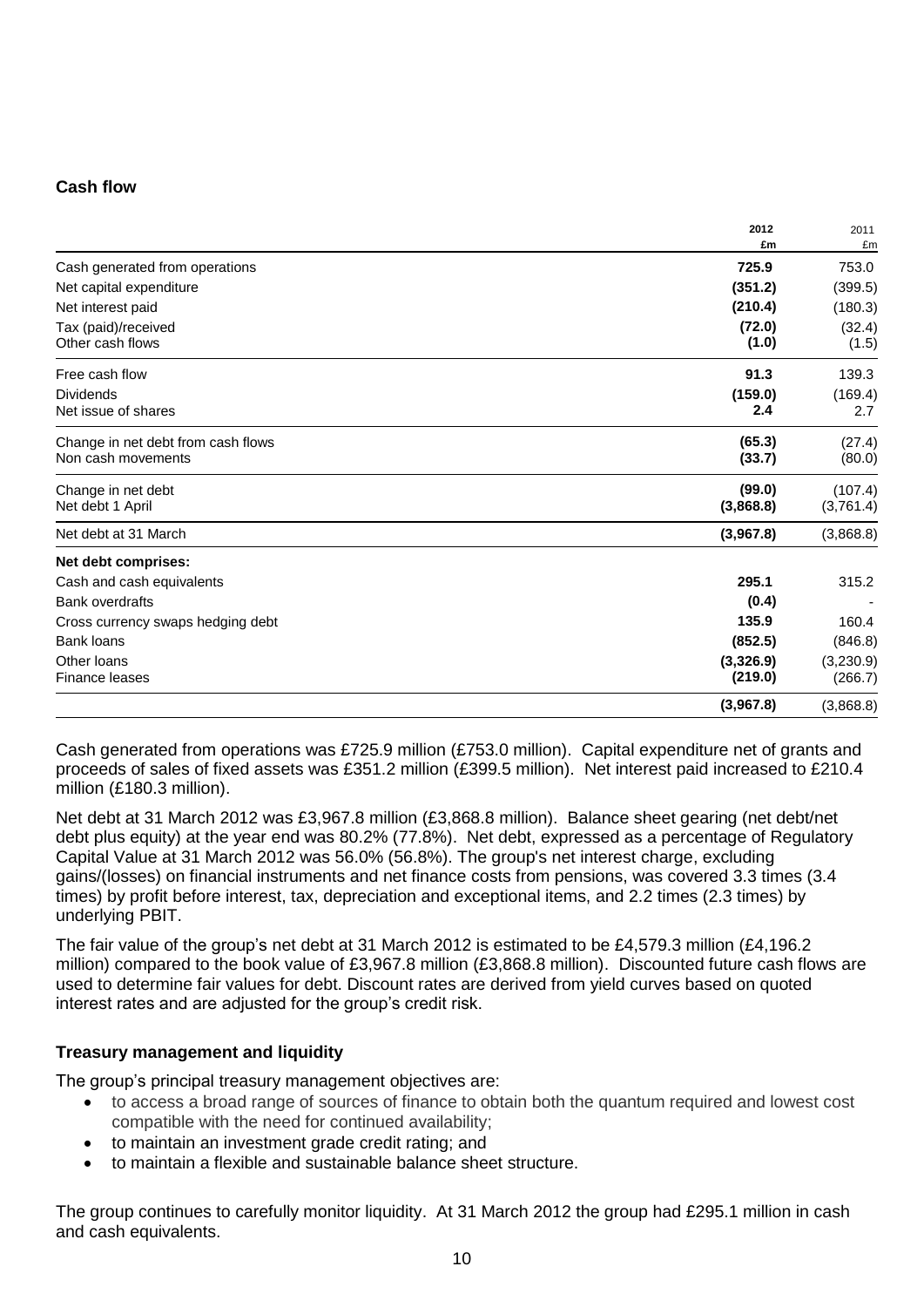In January 2012 the group issued £250 million 4.875% Guaranteed Notes under its Euro Medium Term Note Programme. The notes have a 30 year term. Part of the proceeds were used to redeem £150.6 million 5.25% Notes which were due for repayment in 2014. The notes were redeemed at a premium to par of 10.5% which represents a 1.1% premium to market value, resulting in an exceptional finance cost of £16.5 million.

A new 5 year £500 million revolving credit facility was agreed in October 2011. This replaced the existing £500 million revolving credit facility. A new 10 year £100 million bilateral facility was agreed in March 2012. This facility was drawn on 18 April 2012. Average debt maturity is around 16 years. The group is funded for its investment and cash flow needs up to December 2013.

Cash is invested in deposits with highly rated banks and liquidity funds and the list of counterparties is regularly reviewed and reported to the board.

The group's current policy for the management of interest rate risk requires that not less than 45% of the group's borrowings should be at fixed interest rates, or hedged through the use of interest rate swaps or forward rate agreements. At 31 March 2012, interest rates for 74.0% of the group's net debt of £3,967.8 million were fixed.

The group's long term credit ratings are:

|                     | Severn    | Severn<br>Trent |
|---------------------|-----------|-----------------|
| Long term ratings   | Trent Plc | Water           |
| Moody's             | Baa1      | A3              |
| Standard and Poor's | BBB-      | BBB+            |

# **Pensions**

The group operates two defined benefit pension schemes, of which the Severn Trent Pension Scheme (STPS) is by far the largest. Formal triennial actuarial valuations and funding agreements for the STPS have been renewed as at 31 March 2010. The key actuarial assumptions from these valuations have been updated for these accounts as at 31 March 2012. The valuations left the level of current service contributions unchanged. Deficit reduction contributions include a payment of £10 million per annum in cash and a further £8 million per annum through an asset backed funding arrangement.

On 11 May 2011, Severn Trent announced that it was consulting with its 6,000 plus UK employees on proposed changes to its pension arrangements, which would see all existing pensions replaced by one new defined contribution scheme. Following the period of consultation and after discussion with the Schemes' Trustees, final proposals have been accepted by the employees' representatives and the Trustees. A new defined contribution scheme has been established and from 1 April 2012, new employees have been auto enrolled into this scheme. The defined benefit schemes will close to future accrual on 31 March 2015 and members of the defined benefit schemes will then become members of the new defined contribution scheme. The existing defined contribution scheme will also be replaced by the new pension arrangements with effect from 1 April 2015 and it is proposed to automatically enrol those employees who are not currently members of a Severn Trent scheme from April 2013.

On an IAS 19 basis, the estimated net position of the group's defined benefit pension schemes was a deficit of £345.8 million as at 31 March 2012. This compares to a deficit of £292.1 million as at 31 March 2011. The movements in the net deficit are summarised in note 9. The funding level has reduced from 83.5% at 31 March 2011 to 81.8% at 31 March 2012.

The major assumptions used in the valuation of the defined benefit pension schemes were as follows: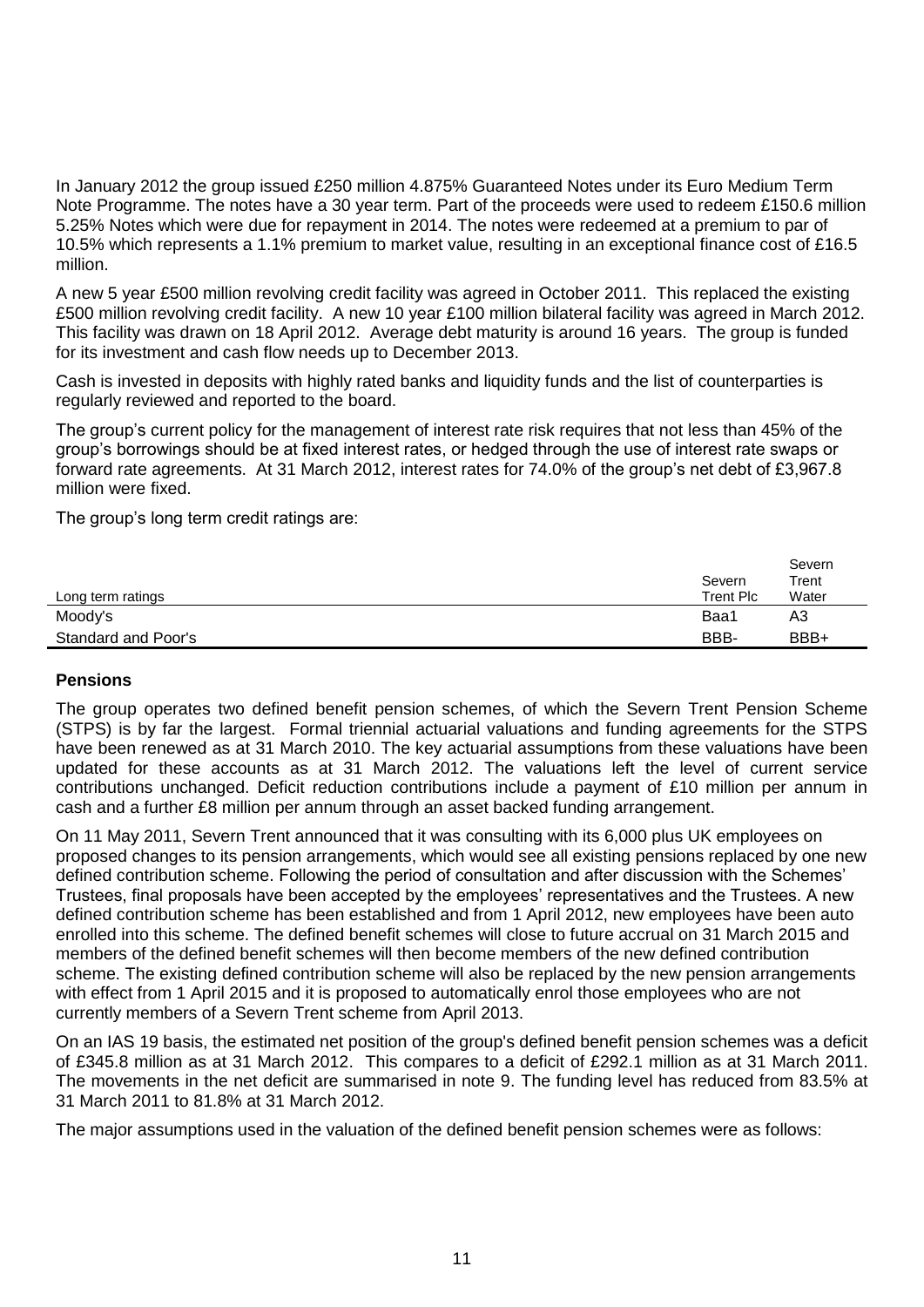|                                                                                       | 2012 | 2011 |
|---------------------------------------------------------------------------------------|------|------|
|                                                                                       | %    | %    |
| Price inflation                                                                       | 3.1  | 3.5  |
| Salary increases                                                                      | 3.6  | 4.0  |
| Pension increases in payment                                                          | 3.1  | 3.5  |
| Pension increases in deferment                                                        | 3.1  | 3.5  |
| Discount rate                                                                         | 4.9  | 5.6  |
| Long term rate of return on equities                                                  | 6.8  | 7.9  |
| Age to which current pensioners aged 65 are expected to live                          |      |      |
| - men                                                                                 | 87.5 | 87.4 |
| - women                                                                               | 91.1 | 91.0 |
| Age to which future pensioners aged 45 at the balance sheet date are expected to live |      |      |
| - men                                                                                 | 88.0 | 88.0 |
| - women                                                                               | 91.9 | 91.8 |

The following table summarises the estimated impact on scheme liabilities resulting from changes to key actuarial assumptions whilst holding all other assumptions constant.

| Assumption      | <b>Change in assumption</b>           | Impact on scheme liabilities     |
|-----------------|---------------------------------------|----------------------------------|
| Discount rate   | Increase/decrease by 0.1%             | Decrease/increase by £35 million |
| Price inflation | Increase/decrease by 0.1%             | Increase/decrease by £30 million |
| Mortality       | Increase in life expectancy by 1 year | Increase by £45 million          |

# **Exchange rates**

The trading results of overseas subsidiaries are translated to sterling at the average rate of exchange ruling during the period and their net assets are translated at the closing rate on the balance sheet date. The impact of changing exchange rates on net assets was immaterial. Details of the impact of changing exchange rates on turnover and underlying PBIT are set out in the commentary on Severn Trent Services above.

# **Dividend**

In line with its previous statements, the board has proposed a final ordinary dividend of 42.06 pence (39.05 pence). This would give a total ordinary dividend for the year of 70.10 pence, an increase of 7.7% over the 2010/11 total ordinary dividend (65.09 pence). The final ordinary dividend is payable on 27 July 2012 to shareholders on the register at 22 June 2012. As stated in November 2010, for the remainder of the AMP5 period, our policy is for annual growth of RPI+3%, using November RPI of the prior year.

In addition to the final ordinary dividend the board proposes, subject to shareholder approval, to pay a special dividend of 63.00 pence per share at the same time as the final ordinary dividend.

# **Regulatory update**

The UK Government's White Paper *Water for Life* published in December mirrored much of our own thinking from our *Changing Course* series of policy papers. We welcome the objectives and strategic direction of the White Paper. We are particularly encouraged by the White Paper's support for water trading, upstream competition and catchment management. We also welcome the Government's strong and explicit acknowledgement of the need to maintain the confidence of investors.

We welcome Ofwat's publication of *Future price limits – statement of principles,* which also reflects much of our own thinking. The key elements of the new framework are:

- Ofwat will separate price controls for retail and wholesale activities, as has been well trailed.
- Prices will continue to be set for a five year period.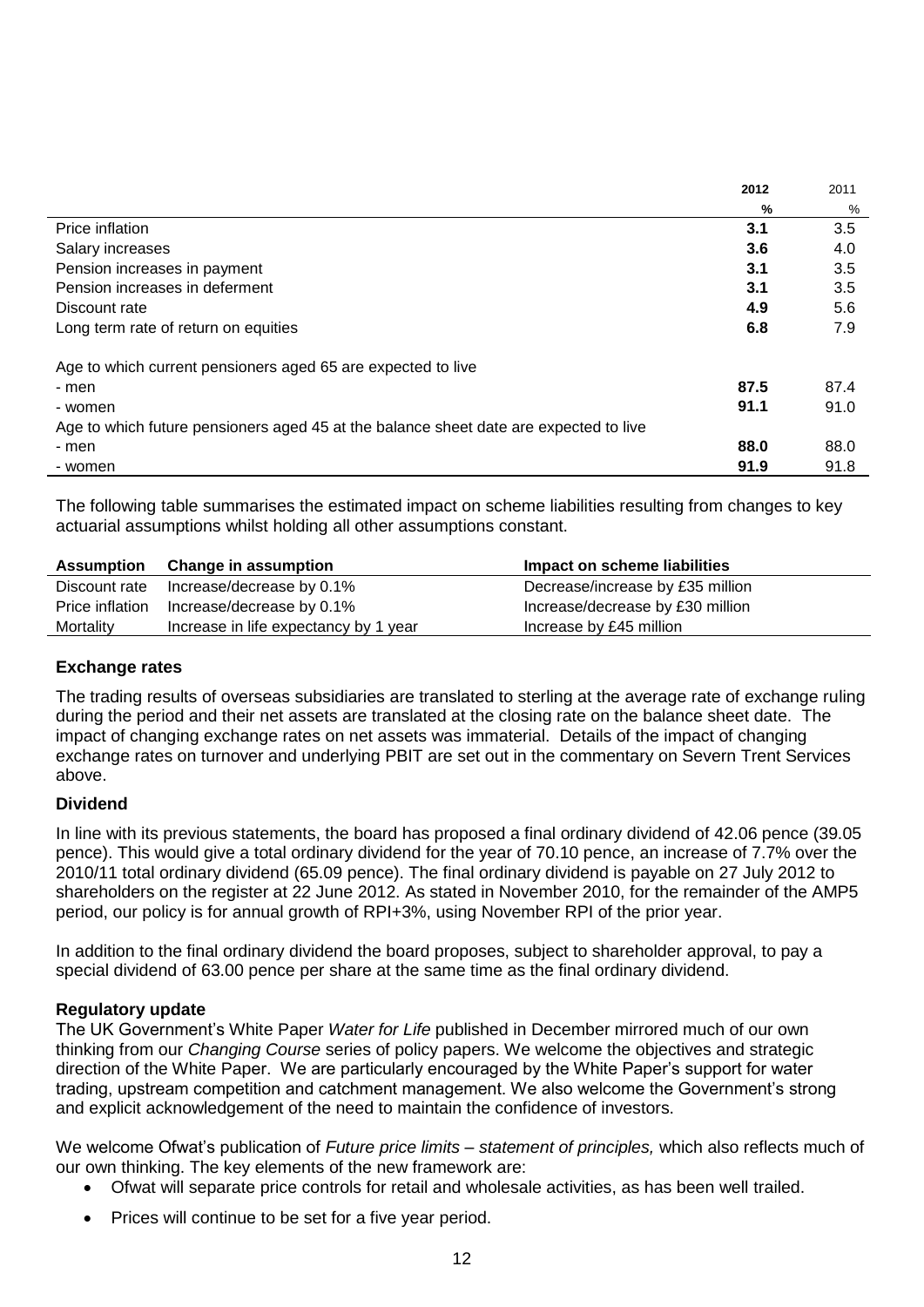- The Regulatory Capital Value approach will continue and will be indexed using the RPI measure of inflation.
- Ofwat has not yet decided whether to set a "water resources sub limit" within the wholesale price limit.
- The timetable remains unclear, except that Ofwat will allow more time between draft and final determination of prices for consultation with customers.
- Ofwat will be consulting on the impact of their proposals on overall risk and the split of this between wholesale and retail activities.

In terms of general principles set out in *Future price limits*, we particularly support:

- Ofwat's overall objectives of creating a more targeted, proportionate and appropriate regulatory framework which focuses on the most important outcomes.
- The aim of reducing the regulatory burden and a move to a more targeted, risk based approach for the next price review.
- More involvement from customer groups in the price setting process.

We were also pleased to see the strong encouragement by Ofwat for water trading, building on the policy direction set by ministers in the White Paper. We now look forward to Ofwat consulting in the autumn on the details of the methodology it will use to set future price limits.

We support the Environment Agency's work to reform the abstraction licensing process.

We will contribute constructively to future consultations on the issue. In the White Paper, the Government said it did not believe that a new system would be fully functional until the mid 2020s.

# **Principal risks and uncertainties**

The board considers the principal risks and uncertainties affecting the business activities of the group to be those detailed below:

# **Risks arising from our business model:**

- Achieving all of the challenging targets agreed with Ofwat for our business plan from 2010 to 2015 which results in changes to future funding.
- Effectively improving our performance in relation to customer service in order to deliver what our customers tell us they want.
- Operational failure in our Waste Water operations which results in damage to the local environment.
- Failure of our assets or processes, resulting in injury to an employee, contractor, customer or member of the public.
- Achieving all our regulatory targets from Ofwat in relation to ongoing operational performance of our assets which may result in regulatory penalties.
- Inability to provide a continuous supply of quality water to large populations within our area, or asset failure resulting in damage to third party property.

# **Legal and regulatory risks:**

- Effectively anticipating and/or influencing future developments in the UK Water industry in order for our business plans to remain sustainable.
- The regulatory landscape is complex and subject to on-going change. There is a risk that processes may fail or that our processes may not effectively keep pace with changes in legislation leading to the risk of non-compliance.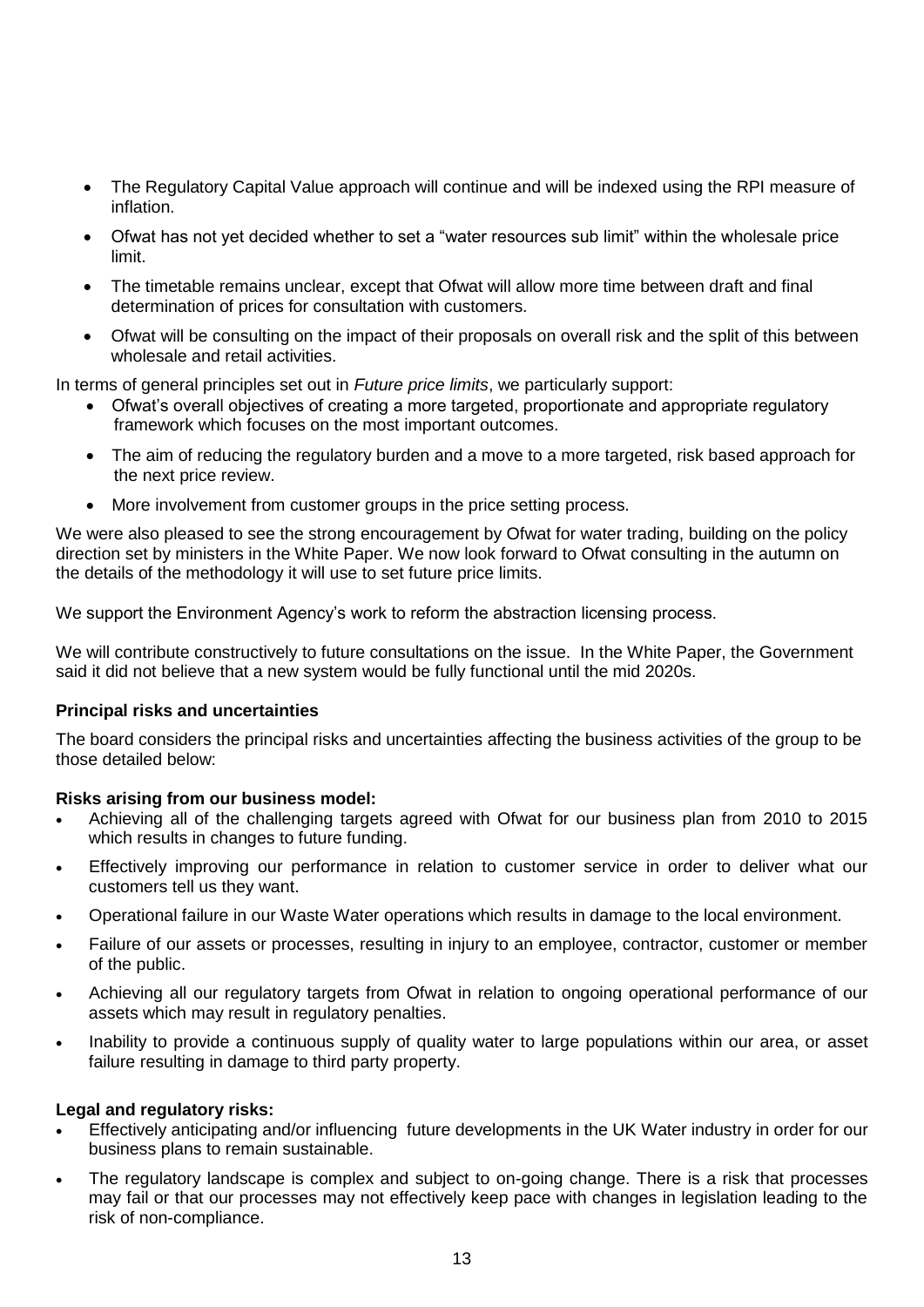### **Financial risks:**

- The current crisis in the eurozone may increase the difficulties associated with obtaining funding for the group at similar rates to those assumed in our business plans.
- Changing demographics and fluctuations in the investment market may affect our ability to fund pensions promises sustainably.
- Counterparties with whom we have invested money may fail putting our investment at risk.

# **Outlook for 2012/13**

In Severn Trent Water, we are continuing to execute our programmes to raise standards and drive efficiency improvements and deliver an improved service for customers.

Prices rose by 5.2% in April 2012, in line with November 2011 RPI, while measured consumption in 2012/13 is expected to be consistent with the trend in the previous year of a decrease of around 2%.

Operating expenditure will show an increase year on year, driven by inflation, prudent investment in our networks to maintain serviceability and the costs of PDaS, offset by efficiency savings derived from our ongoing improvement programmes. However, the expectation is that opex for the full year will be in line with the level allowed in the Final Determination.

Assuming no significant deterioration in the economy, especially in relation to unemployment levels, bad debts are expected to remain stable at around 2.2%.

Our net capital expenditure programme (UK GAAP) is expected to be in the range £570 - £590 million. The level of net infrastructure renewals expenditure included in this figure is anticipated to be £140 - £150 million. This reflects our increased network investment plan detailed above.

In Severn Trent Services, market environments remain challenging, but we expect to see continued progress. However, PBIT will be impacted by around £2 million from ongoing investment in business development.

The expected effective current tax rate for 2012/13 is expected to be in the range 24% - 26%.

The management team of Severn Trent has a clear and focused strategy. By delivering continuous improvement and higher standards for our customers, we aim to achieve both higher levels of operational excellence and sustainable, attractive returns to shareholders.

#### **Further information**

For further information, including the group's preliminary results presentation, see the Severn Trent website (www.severntrent.com).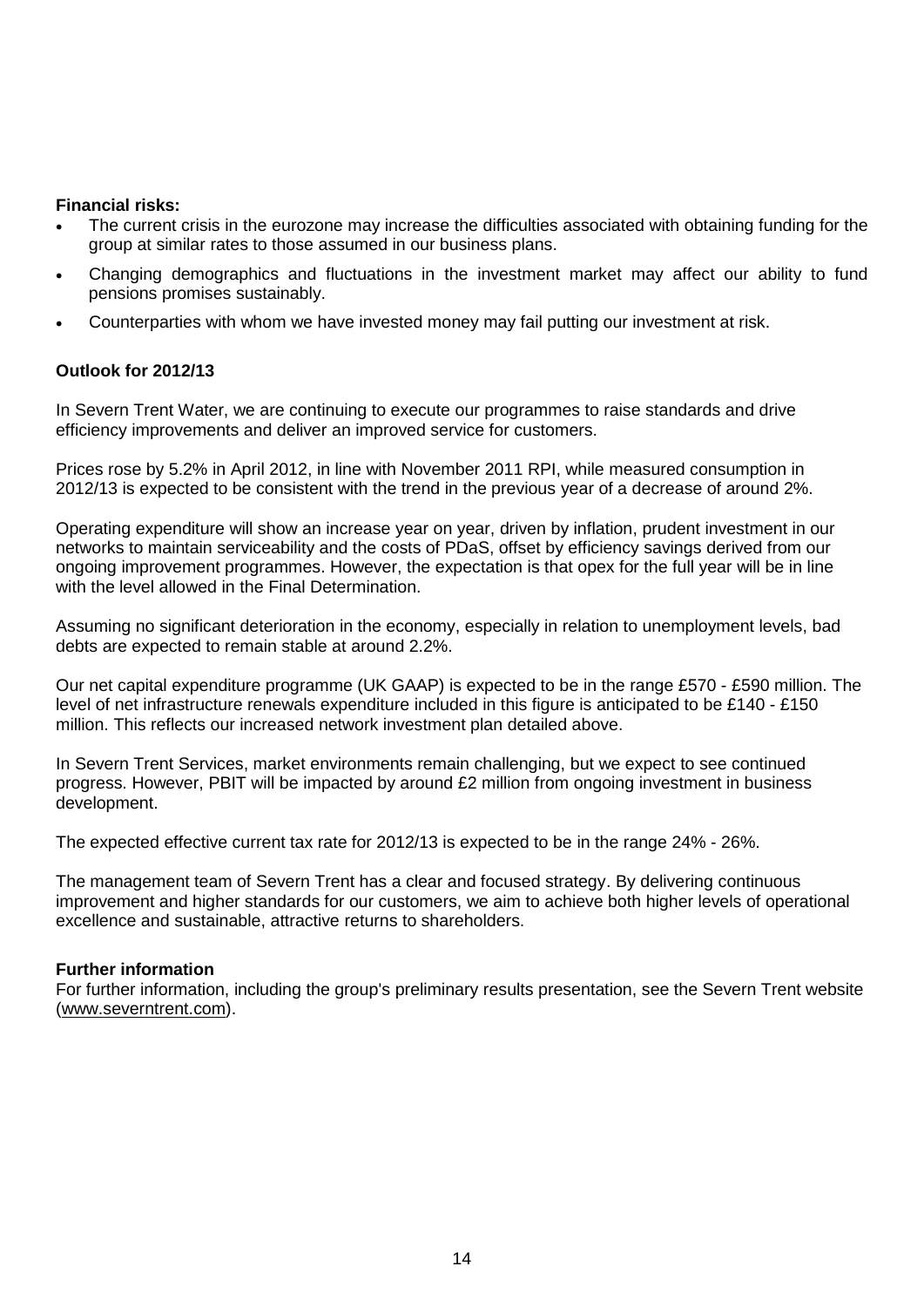## **Consolidated income statement**

|                                                                          |              | 2012       | 2011       |
|--------------------------------------------------------------------------|--------------|------------|------------|
|                                                                          | <b>Notes</b> | £m         | £m         |
| <b>Turnover</b>                                                          |              | 1,770.6    | 1,711.3    |
| Operating costs before exceptional items                                 |              | (1, 266.4) | (1, 192.2) |
| Exceptional operating costs                                              | 3            | (34.4)     | (21.4)     |
| <b>Total operating costs</b>                                             |              | (1,300.8)  | (1,213.6)  |
| Profit before interest, tax and exceptional items                        |              | 504.2      | 519.1      |
| Exceptional items before interest and tax                                | 3            | (34.4)     | (21.4)     |
| <b>Profit before interest and tax</b>                                    |              | 469.8      | 497.7      |
| Finance income                                                           |              | 107.7      | 100.7      |
| Finance costs excluding exceptional costs                                | 4            | (336.7)    | (331.3)    |
| Exceptional finance costs                                                | 4            | (16.5)     |            |
| Net finance costs                                                        |              | (245.5)    | (230.6)    |
| Losses on financial instruments                                          | 5            | (67.7)     | (14.2)     |
| Share of results of associates and joint ventures                        |              | 0.1        | 0.1        |
| Profit before tax, losses on financial instruments and exceptional items |              | 275.3      | 288.6      |
| Exceptional items before tax                                             | 3            | (50.9)     | (21.4)     |
| Losses on financial instruments                                          | 5            | (67.7)     | (14.2)     |
| Profit on ordinary activities before taxation                            |              | 156.7      | 253.0      |
| Taxation on profit on ordinary activities                                |              |            |            |
| Current tax                                                              | 6            | (60.5)     | (32.1)     |
| Deferred tax excluding exceptional credits                               | 6            | 9.1        | (14.1)     |
| Exceptional deferred tax credit                                          | 6            | 69.1       | 67.7       |
| <b>Total taxation</b>                                                    | 6            | 17.7       | 21.5       |
| Profit for the year                                                      |              | 174.4      | 274.5      |
| Attributable to:                                                         |              |            |            |
| Owners of the company                                                    |              | 171.8      | 272.6      |
| Non-controlling interests                                                |              | 2.6        | 1.9        |
|                                                                          |              | 174.4      | 274.5      |
| Earnings per share (pence)                                               |              |            |            |
| Basic                                                                    | 8            | 72.5       | 115.2      |
| <b>Diluted</b>                                                           | 8            | 72.1       | 114.6      |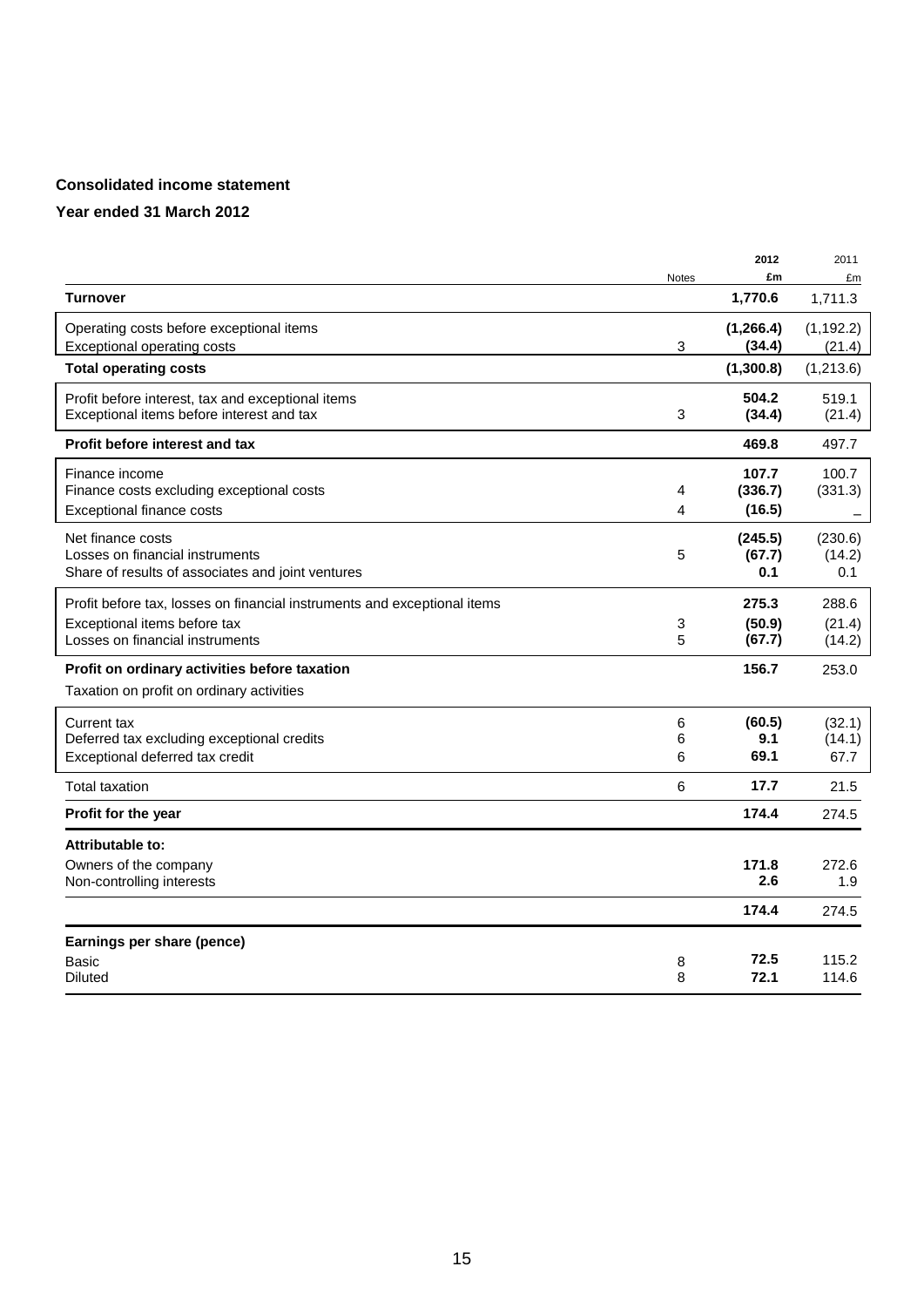#### **Consolidated statement of comprehensive income**

|                                                                     | 2012    | 2011   |
|---------------------------------------------------------------------|---------|--------|
|                                                                     | £m      | £m     |
| Profit for the year                                                 | 174.4   | 274.5  |
| (Losses)/gains on cash flow hedges taken to equity                  | (86.5)  | 16.0   |
| Deferred tax on losses/gains on cash flow hedges taken to equity    | 20.8    | (4.1)  |
| Amounts on cash flow hedges transferred to the income statement     | 3.7     | 4.5    |
| Deferred tax on transfers to income statement                       | (0.9)   | (1.2)  |
| Exchange movement on translation of overseas results and net assets | (1.4)   | (6.3)  |
| Tax on exchange movement                                            |         | (0.4)  |
| Actuarial (losses)/gains on defined benefit pension schemes         | (110.7) | 50.7   |
| Tax on actuarial losses/gains                                       | 26.6    | (13.2) |
| Deferred tax movement arising from rate change                      | 1.7     | 0.7    |
| Other comprehensive (loss)/income for the year                      | (146.7) | 46.7   |
| Total comprehensive income for the year                             | 27.7    | 321.2  |
| Attributable to:                                                    |         |        |
| Owners of the company                                               | 25.1    | 319.7  |
| Non-controlling interests                                           | 2.6     | 1.5    |
|                                                                     | 27.7    | 321.2  |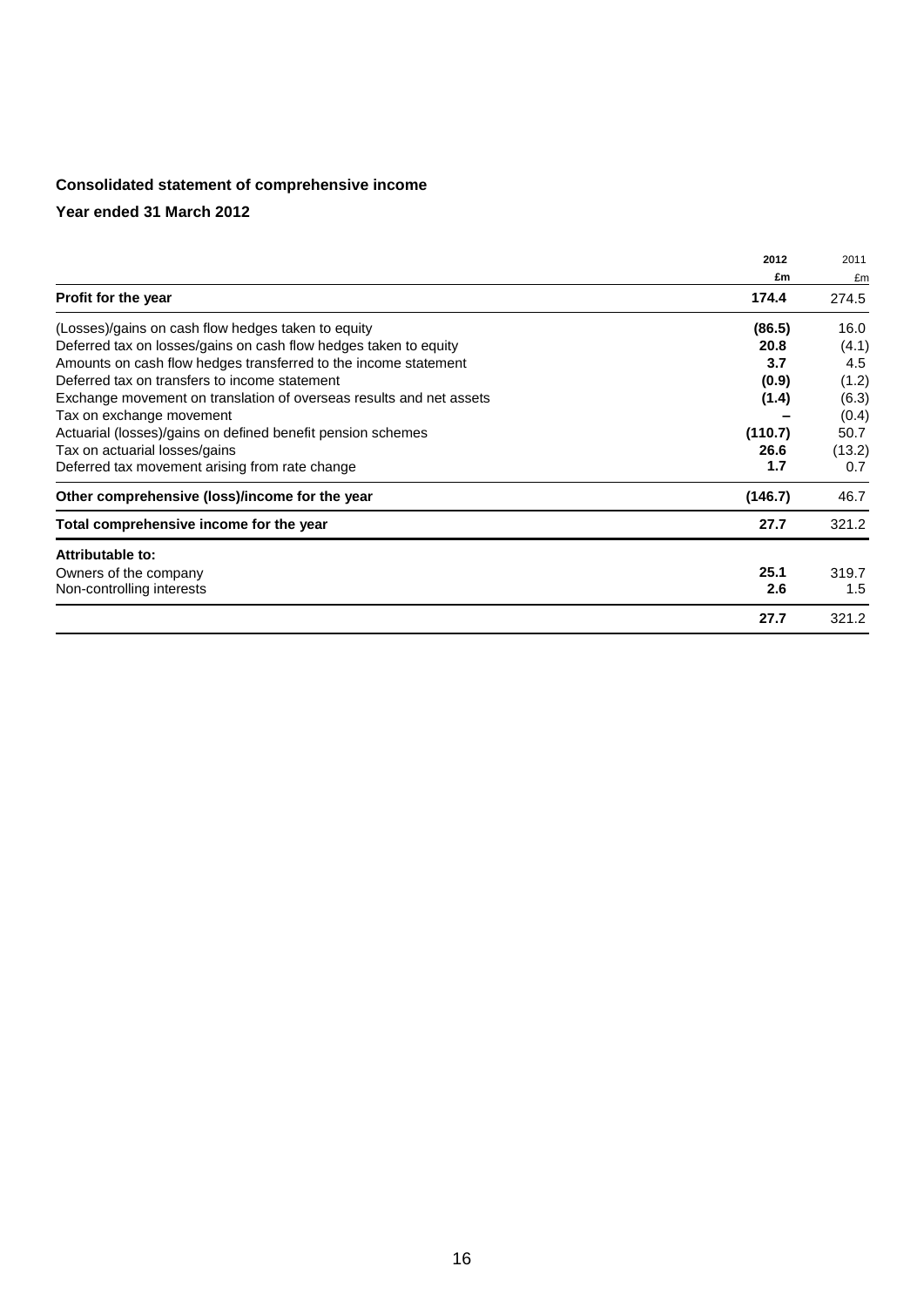# **Consolidated statement of changes in equity**

|                                                                      |                        | Equity attributable to owners of the company |                          |                            |             |                                        |                       |
|----------------------------------------------------------------------|------------------------|----------------------------------------------|--------------------------|----------------------------|-------------|----------------------------------------|-----------------------|
|                                                                      | Share<br>capital<br>£m | Share<br>premium<br>£m                       | Other<br>reserves<br>£m  | Retained<br>earnings<br>£m | Total<br>£m | Non-<br>controlling<br>interests<br>£m | Total<br>equity<br>£m |
| At 1 April 2010                                                      | 231.6                  | 75.9                                         | 455.6                    | 177.6                      | 940.7       | 6.3                                    | 947.0                 |
| Profit for the period                                                |                        |                                              | $\overline{\phantom{0}}$ | 272.6                      | 272.6       | 1.9                                    | 274.5                 |
| Gains on cashflow hedges                                             |                        |                                              | 16.0                     |                            | 16.0        |                                        | 16.0                  |
| Deferred tax on gains on cashflow hedges                             |                        |                                              | (4.1)                    |                            | (4.1)       |                                        | (4.1)                 |
| Amounts on cash flow hedges transferred to<br>the income statement   |                        |                                              | 4.5                      |                            | 4.5         |                                        | 4.5                   |
| Deferred tax on transfers to the income<br>statement                 |                        |                                              | (1.2)                    |                            | (1.2)       |                                        | (1.2)                 |
| Exchange movement on translation of                                  |                        |                                              |                          |                            |             |                                        |                       |
| overseas results and net assets                                      |                        |                                              | (5.9)                    |                            | (5.9)       | (0.4)                                  | (6.3)                 |
| Tax on exchange differences                                          |                        |                                              | (0.4)                    |                            | (0.4)       |                                        | (0.4)                 |
| Actuarial gains                                                      |                        |                                              |                          | 50.7                       | 50.7        | $\overline{\phantom{0}}$               | 50.7                  |
| Tax on actuarial gains                                               |                        |                                              |                          | (13.2)                     | (13.2)      |                                        | (13.2)                |
| Deferred tax arising from rate change                                | -                      |                                              | $\overline{\phantom{m}}$ | 0.7                        | 0.7         | -                                      | 0.7                   |
| Total comprehensive income for the period                            |                        |                                              | 8.9                      | 310.8                      | 319.7       | 1.5                                    | 321.2                 |
| Share options and LTIPs                                              |                        |                                              |                          |                            |             |                                        |                       |
| - proceeds from shares issued                                        | 0.6                    | 4.1                                          |                          |                            | 4.7         |                                        | 4.7                   |
| - value of employees' services                                       |                        |                                              |                          | 4.6                        | 4.6         |                                        | 4.6                   |
| - free shares issued                                                 |                        |                                              |                          | (2.0)                      | (2.0)       | -                                      | (2.0)                 |
| Current tax on share based payments                                  |                        |                                              |                          | 0.3                        | 0.3         |                                        | 0.3                   |
| Deferred tax on share based payments                                 |                        |                                              |                          | 1.2                        | 1.2         | $\overline{\phantom{0}}$               | 1.2                   |
| Dividends paid                                                       |                        |                                              |                          | (169.4)                    | (169.4)     | (1.5)                                  | (170.9)               |
| At 31 March 2011                                                     | 232.2                  | 80.0                                         | 464.5                    | 323.1                      | 1,099.8     | 6.3                                    | 1,106.1               |
| Profit for the period                                                |                        |                                              |                          | 171.8                      | 171.8       | 2.6                                    | 174.4                 |
| Losses on cashflow hedges                                            |                        | -                                            | (86.5)                   |                            | (86.5)      |                                        | (86.5)                |
| Deferred tax on losses on cashflow hedges                            |                        | —                                            | 20.8                     |                            | 20.8        | $\overline{\phantom{0}}$               | 20.8                  |
| Amounts on cash flow hedges transferred to<br>the income statement   |                        |                                              | 3.7                      |                            | 3.7         |                                        | 3.7                   |
| Deferred tax on transfers to the income                              |                        |                                              |                          |                            |             |                                        |                       |
| statement                                                            |                        |                                              | (0.9)                    |                            | (0.9)       | -                                      | (0.9)                 |
| Exchange movement on translation of                                  |                        |                                              |                          |                            |             |                                        |                       |
| overseas results and net assets                                      |                        |                                              | (1.4)                    |                            | (1.4)       |                                        | (1.4)                 |
| <b>Actuarial losses</b>                                              |                        |                                              |                          | (110.7)                    | (110.7)     |                                        | (110.7)               |
| Tax on actuarial losses<br>Deferred tax arising from rate change     |                        |                                              |                          | 26.6                       | 26.6        | $\overline{\phantom{0}}$               | 26.6                  |
|                                                                      |                        |                                              |                          | 1.7                        | 1.7         |                                        | 1.7                   |
| Total comprehensive income for the period<br>Share options and LTIPs |                        | —                                            | (64.3)                   | 89.4                       | 25.1        | 2.6                                    | 27.7                  |
| - proceeds from shares issued                                        | 0.4                    | 3.8                                          |                          |                            | 4.2         |                                        | 4.2                   |
| - value of employees' services                                       |                        |                                              |                          | 4.5                        | 4.5         |                                        | 4.5                   |
| - free shares issued                                                 |                        |                                              |                          | (1.8)                      | (1.8)       | -                                      | (1.8)                 |
| Current tax on share based payments                                  |                        |                                              |                          | 0.4                        | 0.4         |                                        | 0.4                   |
| Deferred tax on share based payments                                 |                        |                                              |                          | 0.3                        | 0.3         | —                                      | 0.3                   |
| Dividends paid                                                       |                        |                                              |                          | (159.0)                    | (159.0)     | (1.0)                                  | (160.0)               |
| At 31 March 2012                                                     | 232.6                  | 83.8                                         | 400.2                    | 256.9                      | 973.5       | 7.9                                    | 981.4                 |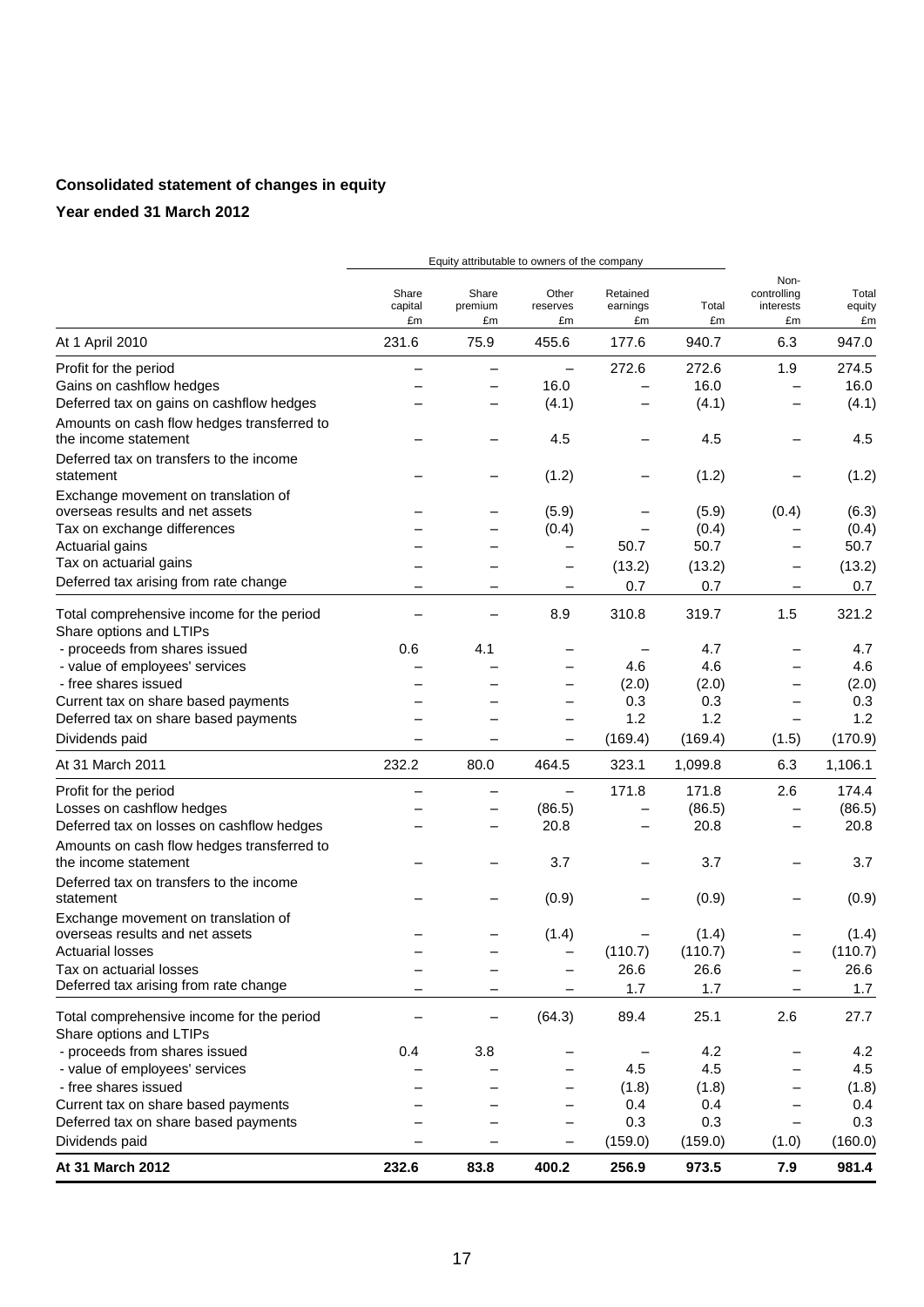### **Consolidated balance sheet**

#### **At 31 March 2012**

|                                              |      | 2012       | 2011       |
|----------------------------------------------|------|------------|------------|
|                                              | Note | £m         | £m         |
| <b>Non-current assets</b>                    |      |            |            |
| Goodwill                                     |      | 44.9       | 68.3       |
| Other intangible assets                      |      | 116.0      | 134.9      |
| Property, plant and equipment                |      | 6,577.8    | 6,427.0    |
| Interests in joint ventures                  |      | 0.2        | 0.2        |
| Interests in associates                      |      | 4.6        | 4.8        |
| Derivative financial instruments             |      | 132.6      | 188.1      |
| Available for sale financial assets          |      | 0.1        | 0.1        |
|                                              |      | 6,876.2    | 6,823.4    |
| <b>Current assets</b>                        |      |            |            |
| Inventory                                    |      | 34.4       | 27.1       |
| Trade and other receivables                  |      | 479.4      | 478.5      |
| Derivative financial instruments             |      | 30.0       | 4.3        |
| Cash and cash equivalents                    |      | 295.1      | 315.2      |
|                                              |      | 838.9      | 825.1      |
| <b>Total assets</b>                          |      | 7,715.1    | 7,648.5    |
| <b>Current liabilities</b>                   |      |            |            |
| Borrowings                                   |      | (89.3)     | (23.9)     |
| Derivative financial instruments             |      | (0.5)      | (0.1)      |
| Trade and other payables                     |      | (397.6)    | (391.2)    |
| Current income tax liabilities               |      | (46.5)     | (67.0)     |
| Provisions for liabilities and charges       |      | (17.0)     | (12.6)     |
|                                              |      | (550.9)    | (494.8)    |
| <b>Non-current liabilities</b>               |      |            |            |
| <b>Borrowings</b>                            |      | (4,309.5)  | (4,320.5)  |
| Derivative financial instruments             |      | (288.0)    | (122.4)    |
| Trade and other payables                     |      | (411.0)    | (367.8)    |
| Deferred tax                                 |      | (801.5)    | (919.4)    |
| Retirement benefit obligations               | 9    | (345.8)    | (292.1)    |
| Provisions for liabilities and charges       |      | (27.0)     | (25.4)     |
|                                              |      | (6, 182.8) | (6,047.6)  |
| <b>Total liabilities</b>                     |      | (6,733.7)  | (6, 542.4) |
| <b>Net assets</b>                            |      | 981.4      | 1,106.1    |
| <b>Equity</b>                                |      |            |            |
| Called up share capital                      |      | 232.6      | 232.2      |
| Share premium account                        |      | 83.8       | 80.0       |
| Other reserves                               |      | 400.2      | 464.5      |
| Retained earnings                            |      | 256.9      | 323.1      |
| Equity attributable to owners of the company |      | 973.5      | 1,099.8    |
| Non-controlling interests                    |      | 7.9        | 6.3        |
| <b>Total equity</b>                          |      | 981.4      | 1,106.1    |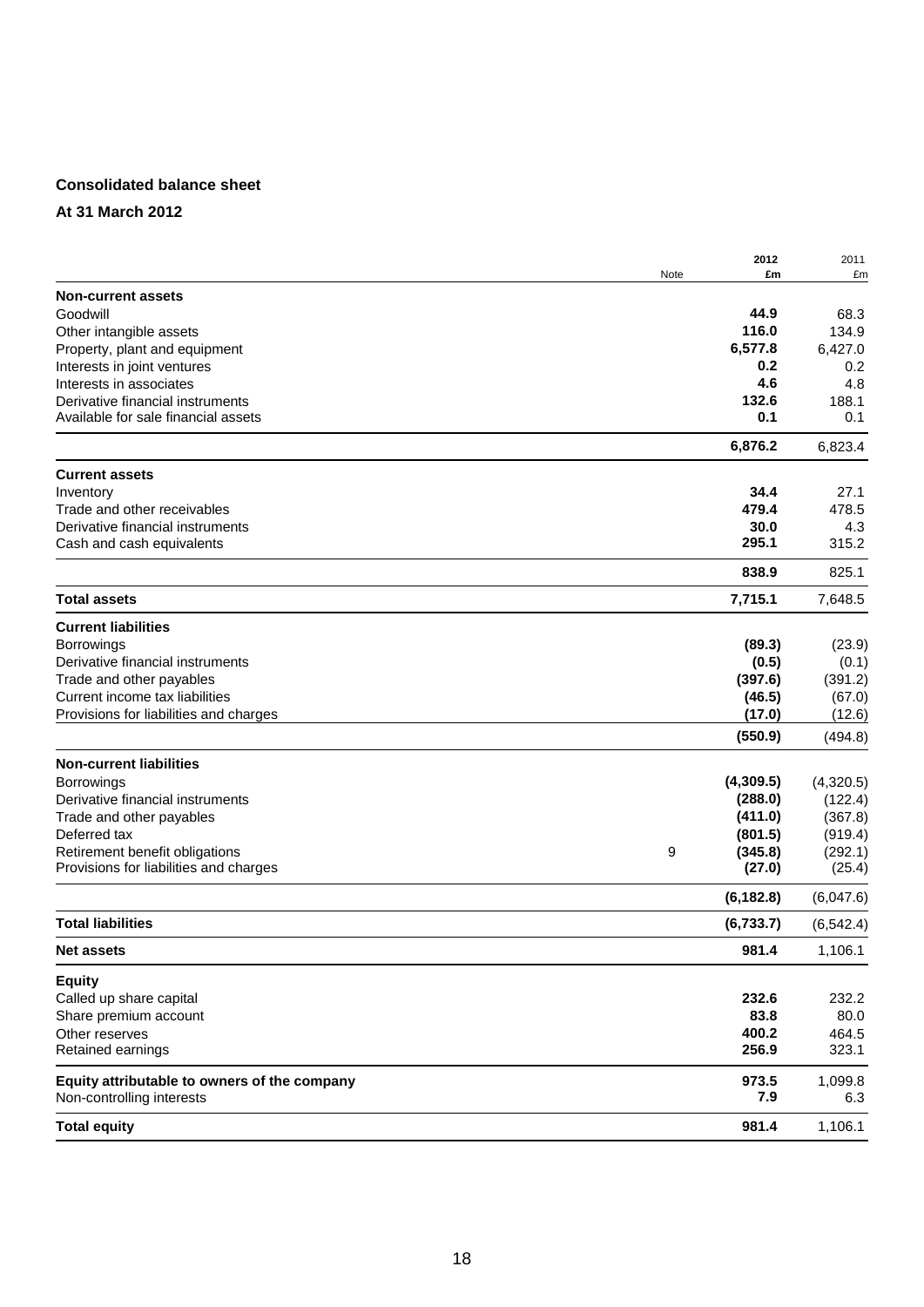## **Consolidated cash flow statement**

|                                                                             | Note | 2012<br>£m      | 2011<br>£m      |
|-----------------------------------------------------------------------------|------|-----------------|-----------------|
| Cash generated from operations<br>Tax paid                                  | 10   | 725.9<br>(72.0) | 753.0<br>(32.4) |
| Net cash generated from operating activities                                |      | 653.9           | 720.6           |
| <b>Investing activities</b>                                                 |      |                 |                 |
| Interest received                                                           |      | 6.7             | 10.3            |
| Proceeds on disposal of property, plant and equipment and intangible assets |      | 9.1             | 5.1             |
| Purchases of intangible assets                                              |      | (12.0)          | (20.9)          |
| Purchases of property, plant and equipment                                  |      | (371.1)         | (403.1)         |
| Contributions and grants received                                           |      | 22.8            | 19.4            |
| Net cash used in investing activities                                       |      | (344.5)         | (389.2)         |
| <b>Financing activities</b>                                                 |      |                 |                 |
| Interest paid                                                               |      | (203.5)         | (179.8)         |
| Closed out swap                                                             |      |                 | 20.5            |
| Interest element of finance lease payments                                  |      | (13.6)          | (10.8)          |
| Dividends paid to shareholders of the parent                                |      | (159.0)         | (169.4)         |
| Dividends paid to non-controlling interests                                 |      | (1.0)           | (1.5)           |
| Repayments of borrowings                                                    |      | (157.4)         | (28.7)          |
| Repayments of obligations under finance leases                              |      | (47.6)          | (47.3)          |
| New loans raised                                                            |      | 250.0           | 171.2           |
| <b>Issues of shares</b>                                                     |      | 4.2             | 4.7             |
| Purchase of own shares                                                      |      | (1.8)           | (2.0)           |
| Net cash used in financing activities                                       |      | (329.7)         | (243.1)         |
| (Decrease)/increase in cash and cash equivalents                            |      | (20.3)          | 88.3            |
| Net cash and cash equivalents at beginning of period                        |      | 315.2           | 227.8           |
| Effect of foreign exchange rates                                            |      | (0.2)           | (0.9)           |
| Net cash and cash equivalents at end of period                              |      | 294.7           | 315.2           |
| Net cash and cash equivalents comprise:                                     |      |                 |                 |
| Total cash and cash equivalents<br><b>Bank overdrafts</b>                   |      | 295.1<br>(0.4)  | 315.2           |
| Net cash and cash equivalents at end of period                              |      | 294.7           | 315.2           |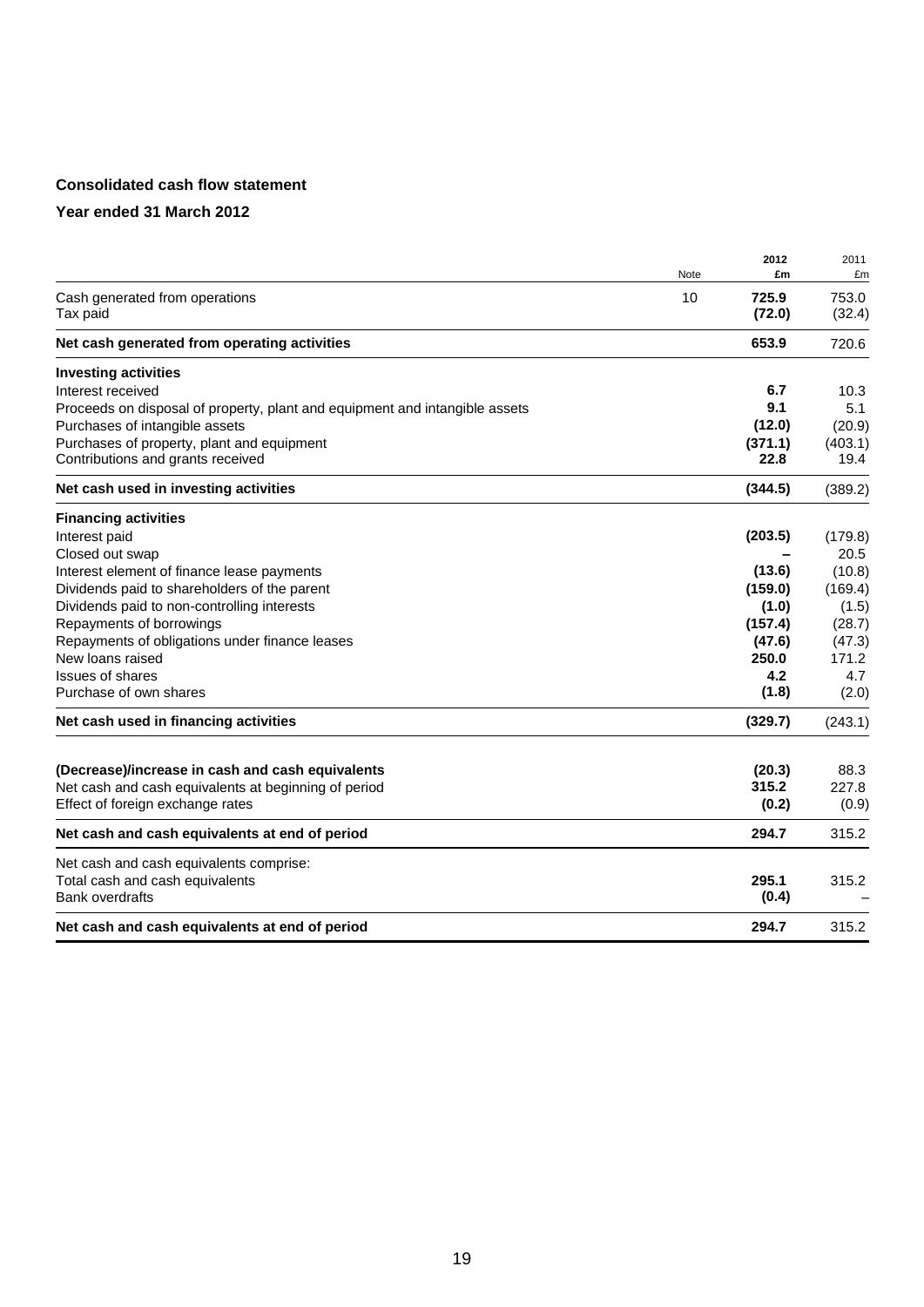#### **Notes**

#### **1 Basis of preparation**

#### **a) Basis of preparation**

The financial statements have been prepared in accordance with International Financial Reporting Standards (IFRS), International Accounting Standards (IAS) and IFRIC interpretations issued and effective and ratified by the European Union as at 31 March 2012 and those parts of the Companies Act 2006 applicable to companies reporting under IFRS as adopted by the European Union.

The financial statements have been prepared on the going concern basis under the historical cost convention as modified by the revaluation of certain financial assets and liabilities (including derivative instruments) at fair value.

The preparation of financial statements in conformity with IFRS requires the use of estimates and assumptions that affect the reported amounts of assets and liabilities at the date of the financial statements and the reported amount of revenues and expenses for the reporting period. Although these estimates are based on management's best knowledge of the amount, event or actions, actual results may ultimately differ from those estimates.

The financial information set out above does not constitute the company's statutory accounts, within the meaning of section 430 of then Companies Act 2006, for the years ended 31 March 2012 or 2011, but is derived from those accounts. Statutory accounts for 2011 have been delivered to the Registrar of Companies and those for 2012 will be delivered following the company's annual general meeting. The auditors have reported on those accounts; their reports were unqualified and did not contain statements under section 498(2) or (3) of the Companies Act 2006.

The auditors have consented to the publication of the Preliminary Announcement as required by Listing Rule 9.7a having completed their procedures under APB bulletin 2008/2.

#### **2 Segmental analysis**

The group is organised into two main segments:

#### **Severn Trent Water**

Provides water and sewerage services to domestic and commercial customers in England and Wales.

#### **Severn Trent Services**

Provides services and products associated with water, waste water and contaminated land principally in the US, UK and Europe.

|                                                                               | Severn Trent<br>Water | Severn Trent<br><b>Services</b> |
|-------------------------------------------------------------------------------|-----------------------|---------------------------------|
| 2012                                                                          | £m                    | £m                              |
| External sales                                                                | 1,456.1               | 313.3                           |
| Inter-segment sales                                                           | 1.4                   | 19.0                            |
| <b>Total sales</b>                                                            | 1,457.5               | 332.3                           |
| Profit before interest, tax and exceptional items<br><b>Exceptional items</b> | 500.0<br>10.3         | 18.0<br>(44.7)                  |
| Profit/(loss) before interest and tax                                         | 510.3                 | (26.7)                          |
| Profit before interest, tax and exceptional items is stated after:            |                       |                                 |
| Amortisation of intangible assets                                             | 28.7                  | 1.9                             |
| Depreciation of property, plant and equipment                                 | 252.1                 | 5.9                             |
| Profit on disposal of fixed assets                                            | (4.2)                 | (0.2)                           |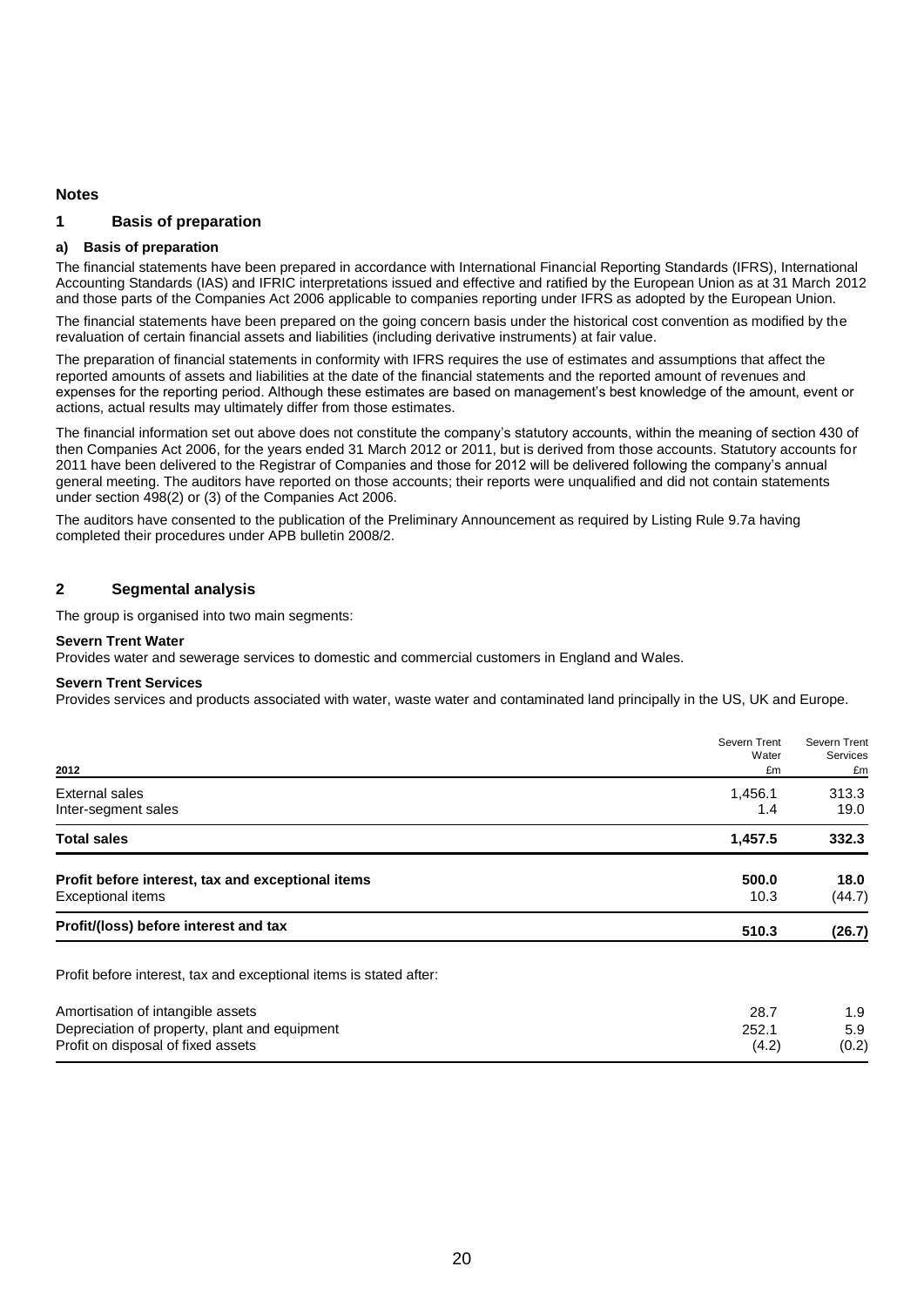| 2011                                                                          | Severn Trent<br>Water<br>£m | Severn Trent<br>Services<br>£m |
|-------------------------------------------------------------------------------|-----------------------------|--------------------------------|
| External sales<br>Inter-segment sales                                         | 1,388.9<br>0.9              | 321.7<br>14.4                  |
| <b>Total sales</b>                                                            | 1,389.8                     | 336.1                          |
| Profit before interest, tax and exceptional items<br><b>Exceptional items</b> | 503.7<br>(13.0)             | 25.7<br>(4.5)                  |
| Profit before interest and tax                                                | 490.7                       | 21.2                           |

Profit before interest, tax and exceptional items is stated after:

| Amortisation of intangible assets             | 23.6  | 1.6   |
|-----------------------------------------------|-------|-------|
| Depreciation of property, plant and equipment | 247.4 | 6.4   |
| Profit on disposal of fixed assets            | (2.1) | (0.5) |
|                                               |       |       |

The segmental profit before interest tax and exceptional items is reconciled to the consolidated income statement below:

|                                                   | 2012    | 2011<br>£m |
|---------------------------------------------------|---------|------------|
|                                                   | £m      |            |
| <b>Underlying PBIT</b>                            |         |            |
| - Severn Trent Water                              | 500.0   | 503.7      |
| - Severn Trent Services                           | 18.0    | 25.7       |
| - Corporate and other costs                       | (15.3)  | (12.5)     |
| Consolidation adjustments                         | 1.5     | 2.2        |
| <b>Group underlying PBIT</b>                      | 504.2   | 519.1      |
| Exceptional operating costs                       |         |            |
| - Severn Trent Water                              | 10.3    | (13.0)     |
| - Severn Trent Services                           | (44.7)  | (4.5)      |
| - Corporate and other                             |         | (3.9)      |
| Share of results of associates and joint ventures | 0.1     | 0.1        |
| Net finance costs                                 | (245.5) | (230.6)    |
| Losses on financial instruments                   | (67.7)  | (14.2)     |
| <b>Profit before tax</b>                          | 156.7   | 253.0      |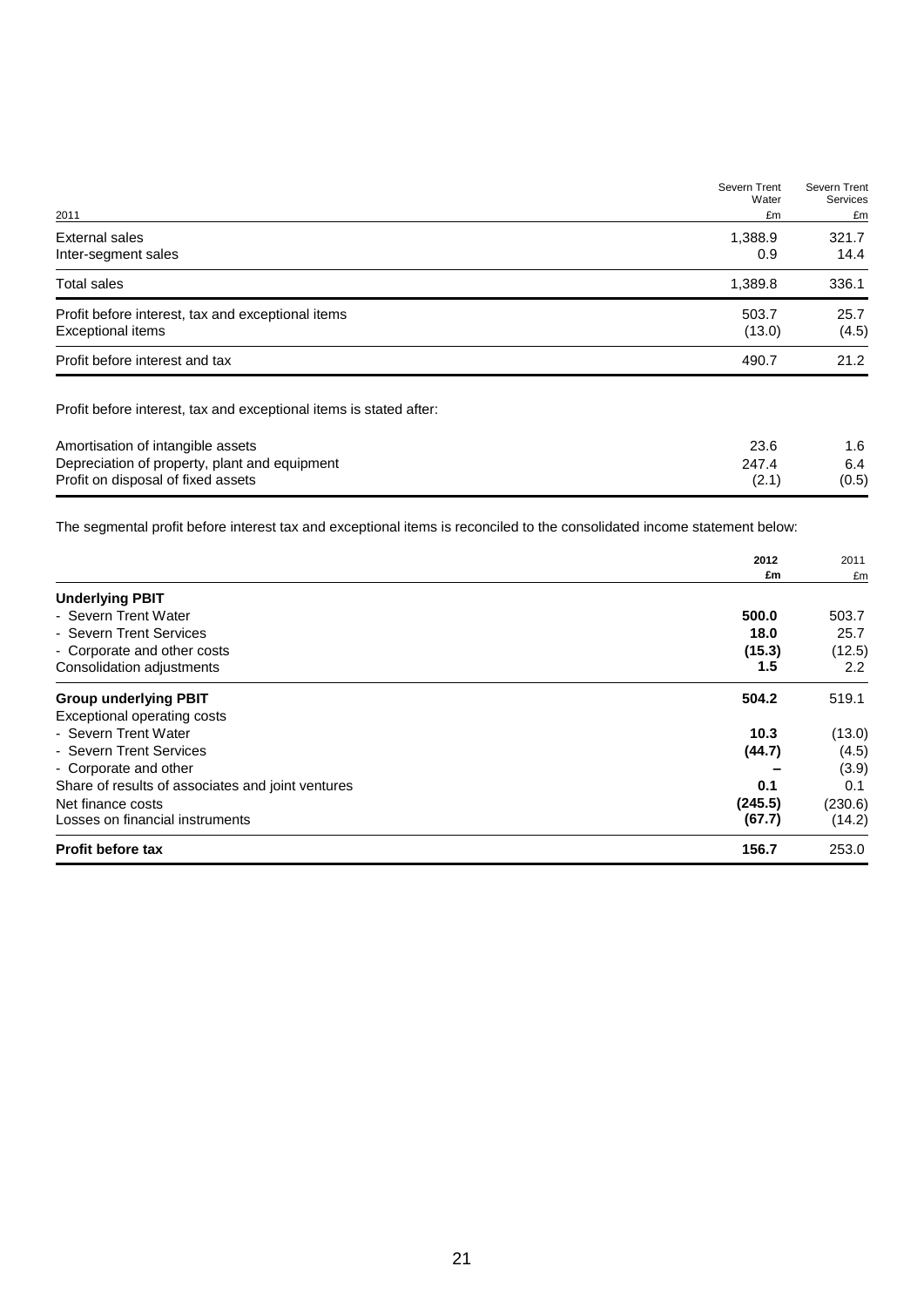# **3 Exceptional items before tax**

|                                                      | 2012   | 2011 |
|------------------------------------------------------|--------|------|
|                                                      | £m     | £m   |
| <b>Exceptional operating costs</b>                   |        |      |
| <b>Severn Trent Water</b>                            |        |      |
| Restructuring costs                                  | 11.5   | 13.0 |
| Curtailment gains on defined benefit pension schemes | (21.8) |      |
|                                                      | (10.3) | 13.0 |
| <b>Severn Trent Services</b>                         |        |      |
| Provisions for commercial disputes and bad debts     | 23.1   |      |
| Curtailment gains on defined benefit pension schemes | (1.3)  |      |
| Impairment of goodwill                               | 22.9   |      |
| Restructuring costs                                  |        | 0.7  |
| Costs relating to regulatory matters (see note 11)   |        | 3.8  |
|                                                      | 44.7   | 4.5  |
| <b>Corporate and Other</b>                           |        |      |
| Costs relating to regulatory matters (see note 11)   |        | 3.9  |
|                                                      |        | 3.9  |
| <b>Total exceptional operating costs</b>             | 34.4   | 21.4 |
|                                                      |        |      |
| <b>Exceptional finance costs</b>                     |        |      |
| Costs incurred on early redemption of debt           | 16.5   |      |
| <b>Exceptional items before tax</b>                  | 50.9   | 21.4 |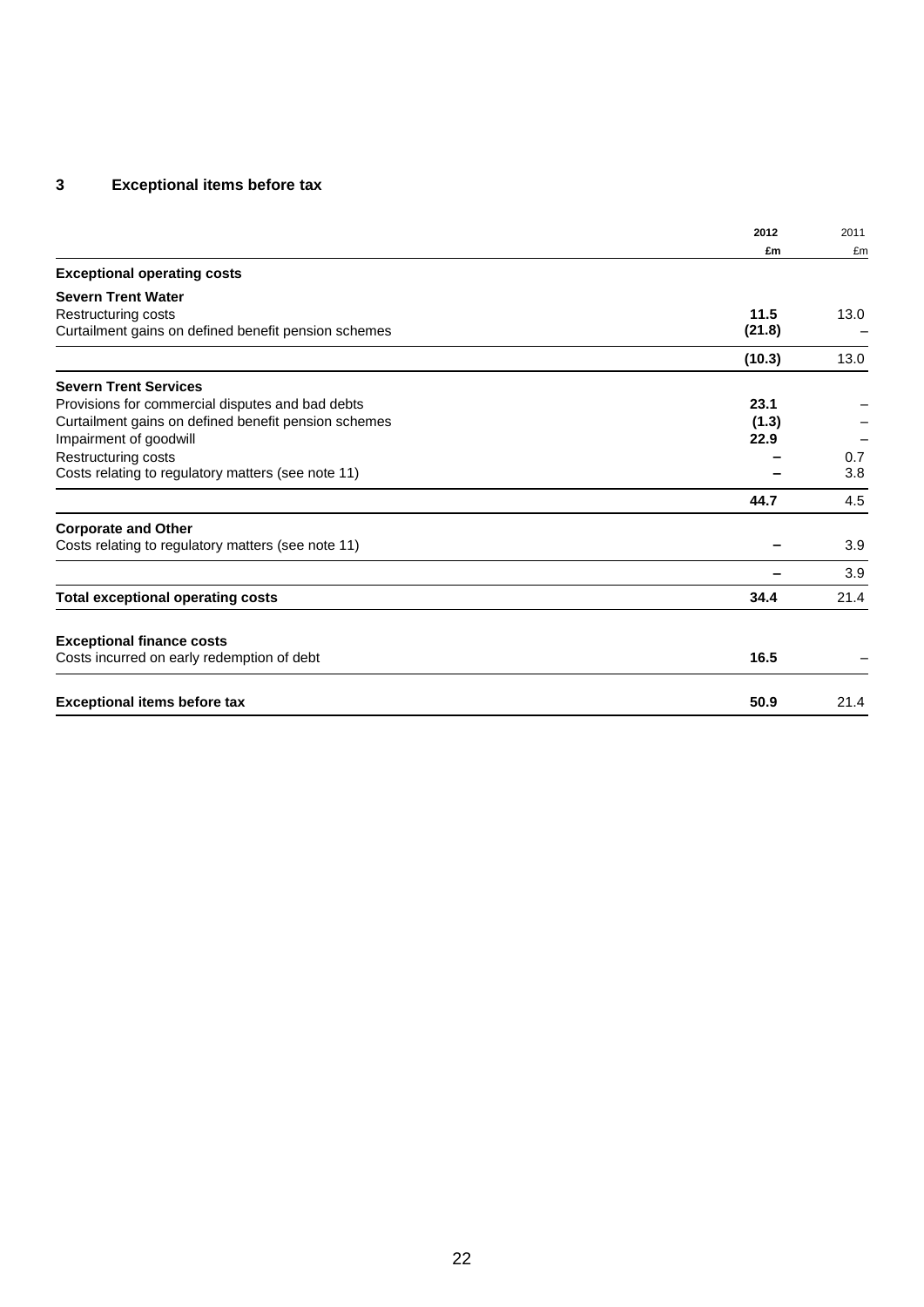#### **4 Net finance costs**

|                                                     |                                             |                                   | 2012               | 2011    |
|-----------------------------------------------------|---------------------------------------------|-----------------------------------|--------------------|---------|
|                                                     | <b>Before</b><br>exceptional<br>costs<br>£m | <b>Exceptional</b><br>costs<br>£m | <b>Total</b><br>£m | £m      |
| <b>Investment income</b>                            |                                             |                                   |                    |         |
| Bank deposits                                       | 4.1                                         |                                   | 4.1                | 3.8     |
| Other financial income                              | 2.9                                         | $\blacksquare$                    | 2.9                | 3.7     |
| Total interest revenue                              | 7.0                                         | $\blacksquare$                    | 7.0                | 7.5     |
| Expected return on defined benefit scheme assets    | 100.7                                       | $\blacksquare$                    | 100.7              | 93.2    |
|                                                     | 107.7                                       | $\blacksquare$                    | 107.7              | 100.7   |
| <b>Finance costs</b>                                |                                             |                                   |                    |         |
| Interest on bank loans and overdrafts               | (28.9)                                      |                                   | (28.9)             | (25.3)  |
| Interest on other loans                             | (198.9)                                     | $\blacksquare$                    | (198.9)            | (195.7) |
| Interest on finance leases                          | (9.7)                                       | $\blacksquare$                    | (9.7)              | (11.1)  |
| Total borrowing costs                               | (237.5)                                     |                                   | (237.5)            | (232.1) |
| Other financial expenses                            | (1.5)                                       | (16.5)                            | (18.0)             | (0.8)   |
| Interest cost on defined benefit scheme obligations | (97.7)                                      | -                                 | (97.7)             | (98.4)  |
| Total finance costs                                 | (336.7)                                     | (16.5)                            | (353.2)            | (331.3) |
| Net finance costs                                   | (229.0)                                     | (16.5)                            | (245.5)            | (230.6) |

Exceptional finance costs amounting to £16.5 million were incurred on the early redemption of £150.6 million bonds that were due for repayment in 2014.

In accordance with IAS 23 borrowing costs of £10.5 million (2011:£11.4 million) incurred funding eligible capital projects have been capitalised at an interest rate of 5.93% (2011: 5.99%).

#### **5 Losses on financial instruments**

|                                                                                      | 2012<br>£m | 2011<br>£m |
|--------------------------------------------------------------------------------------|------------|------------|
| (Loss)/gain on cross currency swaps used as hedging instruments in fair value hedges | (5.1)      | 17.6       |
| Gain/(loss) arising on adjustment for foreign currency debt in fair value hedges     | 1.9        | (10.4)     |
| Exchange gain/(loss) on other loans                                                  | 41.5       | (1.2)      |
| Loss on cash flow hedges transferred from equity                                     | (3.7)      | (4.5)      |
| Loss arising on swaps where hedge accounting is not applied                          | (102.3)    | (15.7)     |
|                                                                                      | (67.7)     | (14.2)     |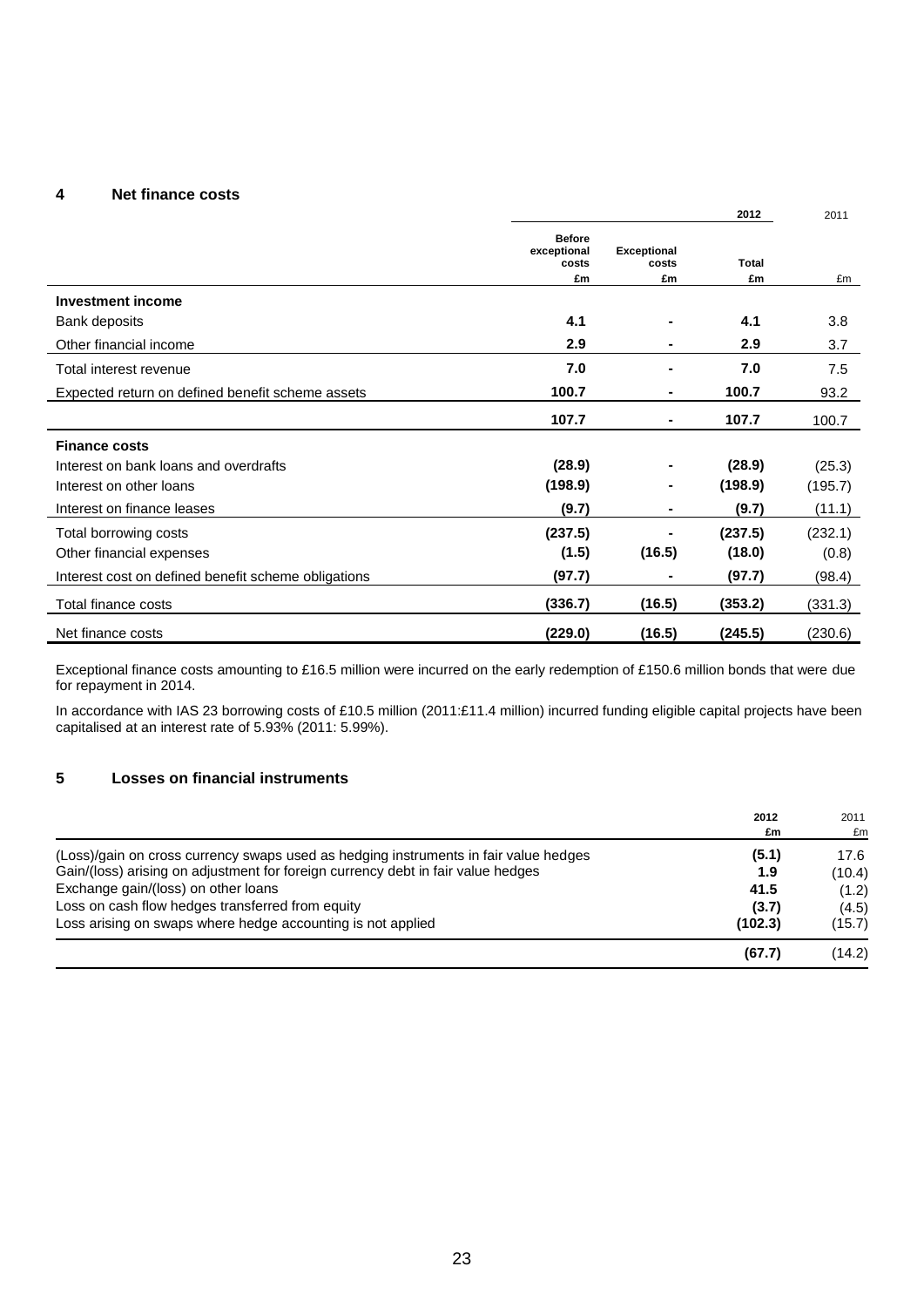#### **6 Taxation**

|                                                                  | 2012   | 2011   |
|------------------------------------------------------------------|--------|--------|
|                                                                  | £m     | £m     |
| <b>Current tax</b>                                               |        |        |
| Current year at 26% (2011: 28%)                                  | 69.2   | 66.5   |
| Prior year at 28% (2011: 30%)                                    | (8.7)  | (34.4) |
| <b>Total current tax</b>                                         | 60.5   | 32.1   |
| Deferred tax                                                     |        |        |
| Origination and reversal of temporary differences - current year | (14.0) | 4.6    |
| Origination and reversal of temporary differences - prior year   | 4.9    | 9.5    |
| Exceptional credit arising from rate change                      | (69.1) | (67.7) |
| <b>Total deferred tax</b>                                        | (78.2) | (53.6) |
|                                                                  | (17.7) | (21.5) |

# **7 Dividends**

Amounts recognised as distributions to equity holders in the period:

|                                                                                                                    |                 | 2012         |                           | 2011          |
|--------------------------------------------------------------------------------------------------------------------|-----------------|--------------|---------------------------|---------------|
|                                                                                                                    | Pence per share |              | <b>£m</b> Pence per share | £m            |
| Final dividend for the year ended 31 March 2011 (2010)<br>Interim dividend for the year ended 31 March 2012 (2011) | 39.05<br>28.04  | 92.5<br>66.5 | 45.61<br>26.04            | 107.8<br>61.6 |
|                                                                                                                    | 67.09           | 159.0        | 71.65                     | 169.4         |
| Proposed final dividend for the year ended 31 March 2012                                                           | 42.06           |              |                           |               |
| Proposed special dividend                                                                                          | 63.00           |              |                           |               |

The proposed final and special dividends are subject to approval by shareholders at the Annual General Meeting and has not been included as a liability in these financial statements.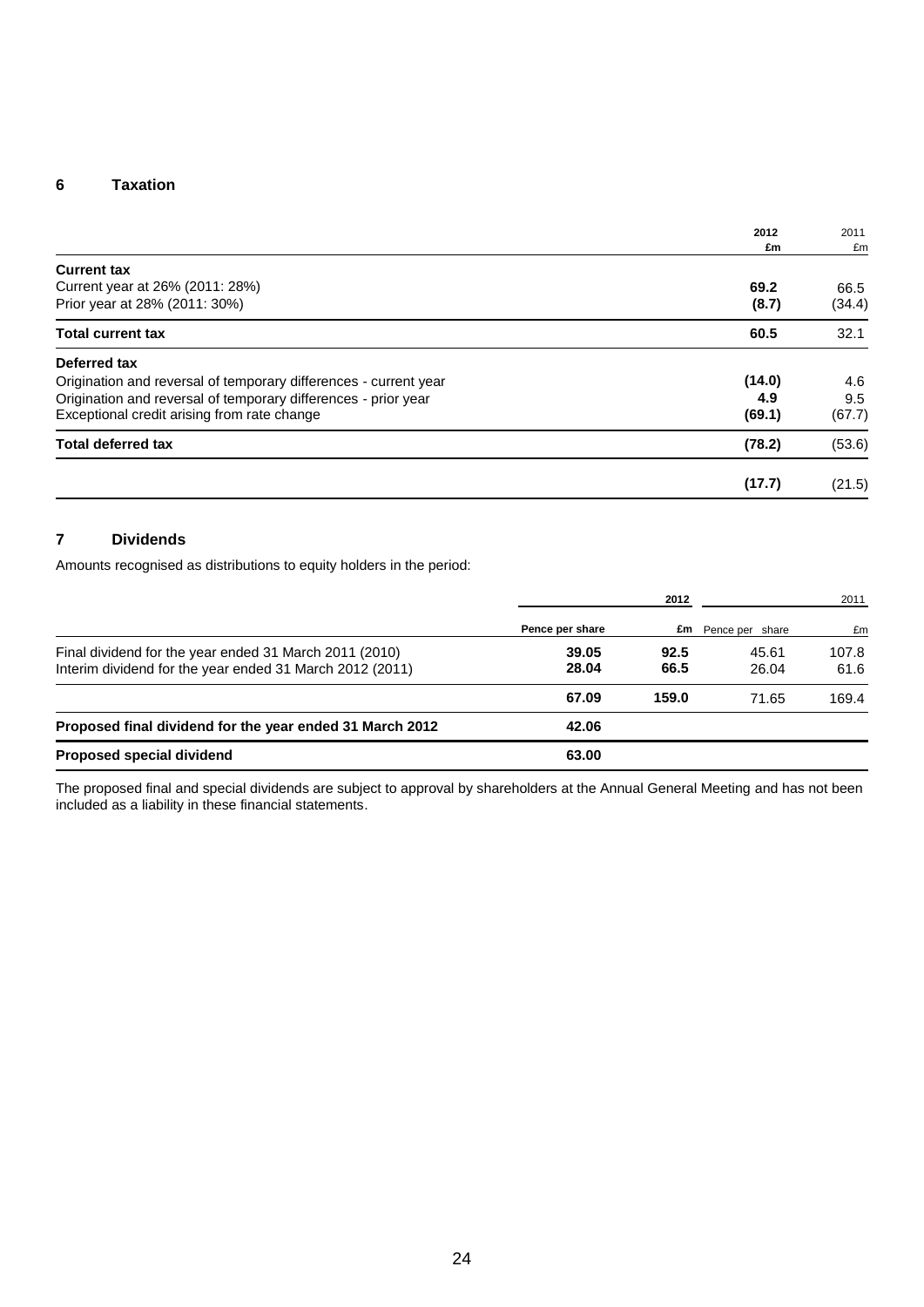#### **8 Earnings per share**

Basic earnings per share are calculated by dividing the earnings attributable to ordinary shareholders by the weighted average number of ordinary shares in issue during the year, excluding those held in the Severn Trent Employee Share Ownership Trust, which are treated as cancelled.

For diluted earnings per share, the weighted average number of ordinary shares in issue is adjusted to assume conversion of all potentially dilutive ordinary shares. These represent share options granted to employees where the exercise price is less than the average market price of the company's shares during the year.

Basic and diluted earnings per share from continuing operations are calculated on the basis of profit from continuing operations attributable to the equity holders of the company.

The calculation of basic and diluted earnings per share is based on the following data:

#### **Earnings**

|                                                                                                                                                             | 2012<br>£m    | 2011<br>£m    |
|-------------------------------------------------------------------------------------------------------------------------------------------------------------|---------------|---------------|
| Earnings for the purpose of basic and diluted earnings per share from operations<br>Profit for the period attributable to the equity holders of the company | 171.8         | 272.6         |
| Number of shares                                                                                                                                            |               |               |
|                                                                                                                                                             | 2012<br>m     | 2011<br>m     |
| Weighted average number of ordinary shares for the purpose of basic earnings per share<br>Effect of dilutive potential ordinary shares                      | 237.0         | 236.7         |
| - share options and LTIPs                                                                                                                                   | 1.2           | 1.1           |
| Weighted average number of ordinary shares for the purpose of diluted earnings per share                                                                    | 238.2         | 237.8         |
| Adjusted earnings per share                                                                                                                                 |               |               |
|                                                                                                                                                             | 2012<br>pence | 2011<br>pence |
| Adjusted basic earnings per share                                                                                                                           | 88.9          | 105.6         |
| Adjusted diluted earnings per share                                                                                                                         | 88.5          | 105.1         |
|                                                                                                                                                             |               |               |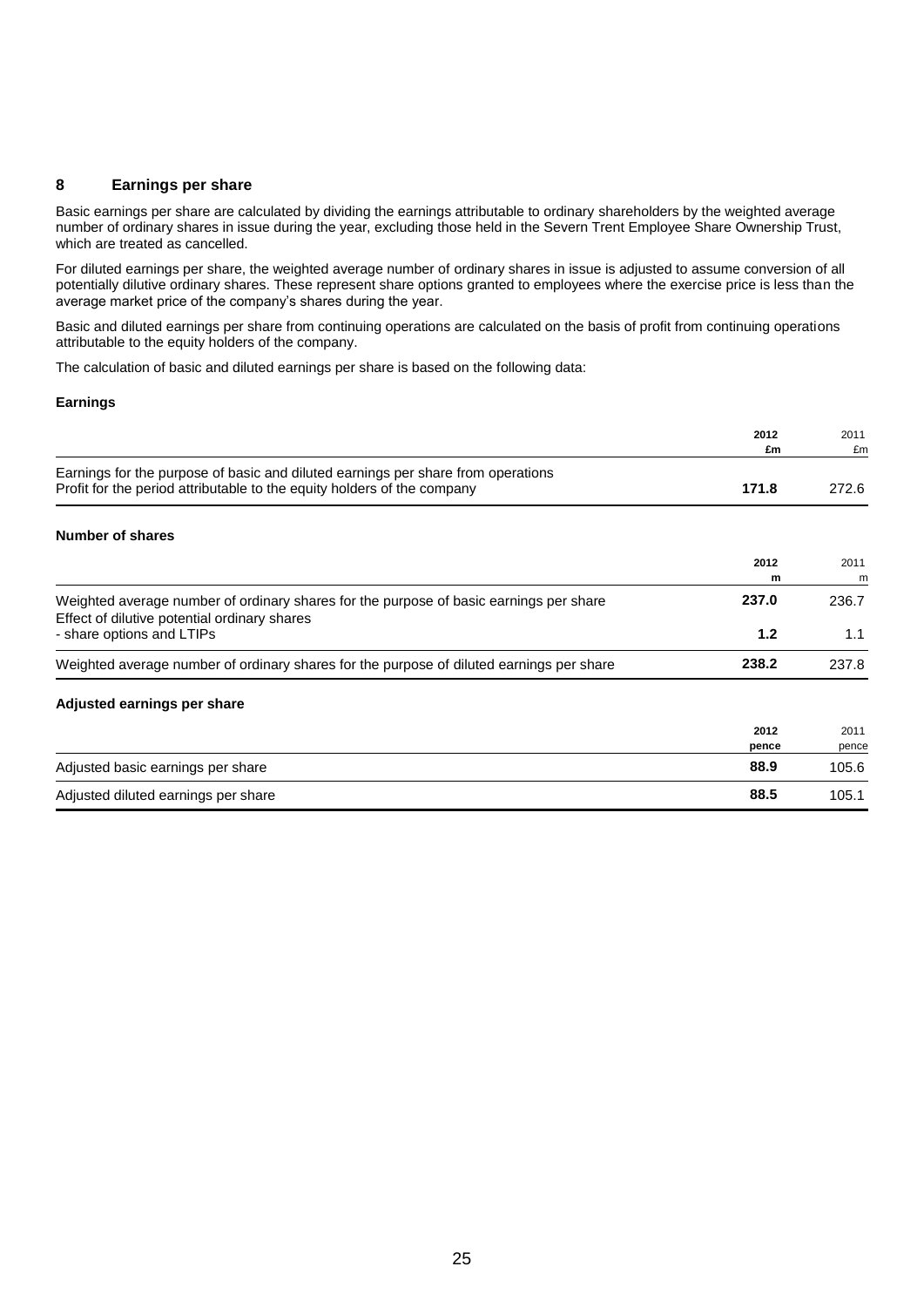Adjusted earnings per share figures are presented for continuing operations. These exclude the effects of deferred tax, losses on financial instruments and exceptional items in both 2012 and 2011. The directors consider that the adjusted figures provide a useful additional indicator of performance. The denominators used in the calculations of adjusted basic and diluted earnings per share are the same as those used in the unadjusted figures set out above.

The adjustments to earnings are as follows:

#### **Adjustments to earnings**

|                                                                                                                | 2012   | 2011   |
|----------------------------------------------------------------------------------------------------------------|--------|--------|
|                                                                                                                | £m     | £m     |
| Earnings for the purpose of basic and diluted earnings per share from continuing operations<br>Adjustments for | 171.8  | 272.6  |
| - exceptional items                                                                                            | 50.9   | 21.4   |
| - current tax related to exceptional items at 26% (2011: 28%)                                                  | (1.5)  | (4.7)  |
| - losses on financial instruments                                                                              | 67.7   | 14.2   |
| - deferred tax                                                                                                 | (78.2) | (53.6) |
| Earnings for the purpose of adjusted basic and diluted earnings per share                                      | 210.7  | 249.9  |

#### **9 Retirement benefit obligations**

Movements in the present value of the defined benefit obligation were as follows:

|                                                                      | 2012    | 2011    |
|----------------------------------------------------------------------|---------|---------|
|                                                                      | £m      | £m      |
| Present value at 1 April                                             | (292.1) | (354.9) |
| Service cost                                                         | (22.6)  | (22.7)  |
| Net curtailment gain                                                 | 23.1    |         |
| Interest cost                                                        | 3.0     | (5.2)   |
| Contributions from the sponsoring companies                          | 53.5    | 40.0    |
| Actuarial losses recognised in the statement of comprehensive income | (110.7) | 50.7    |
| Present value at 31 March                                            | (345.8) | (292.1) |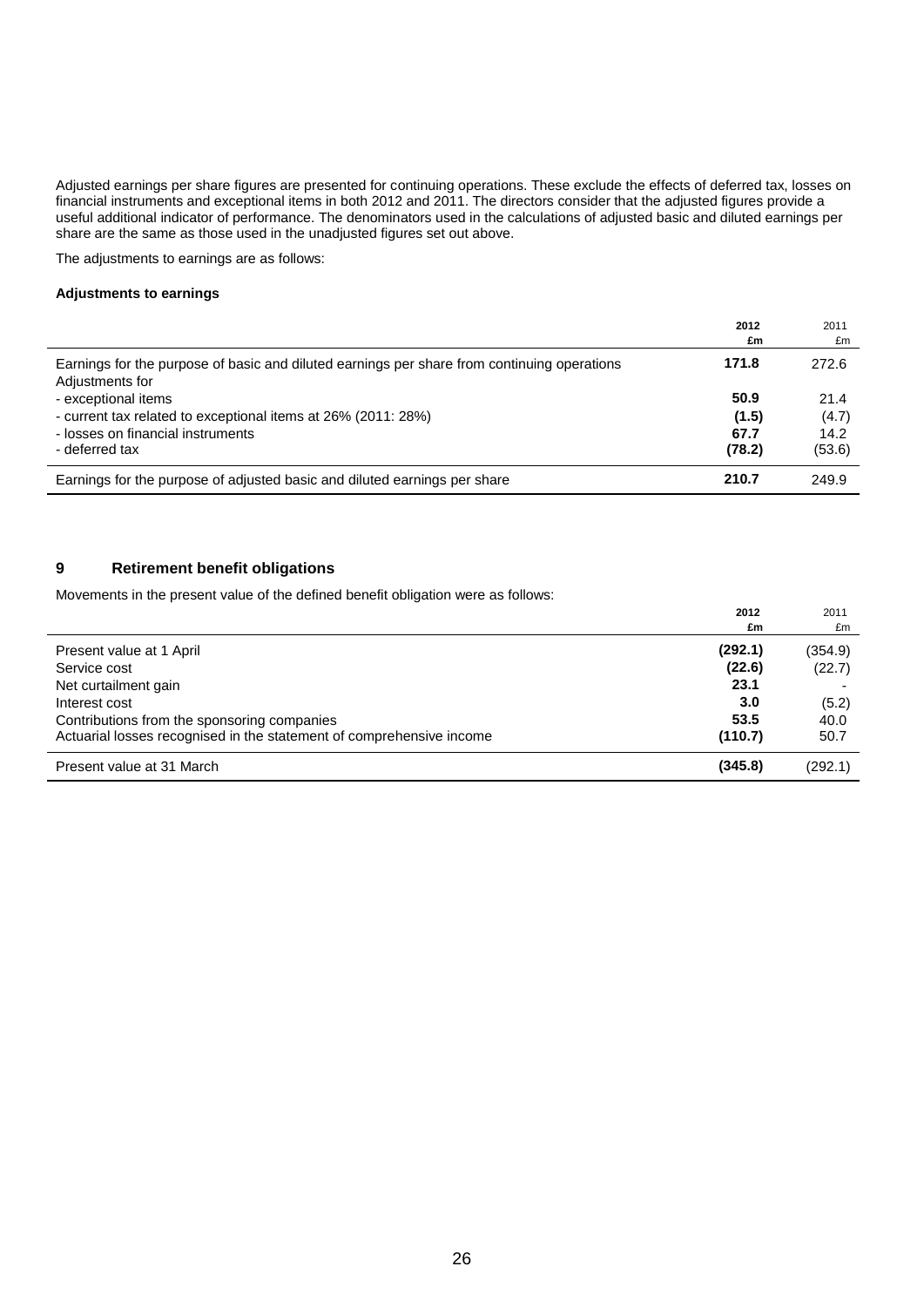### **10 Cash flow statement**

# **a) Reconciliation of operating profit to operating cash flows**

|                                                                       | 2012   | 2011   |
|-----------------------------------------------------------------------|--------|--------|
|                                                                       | £m     | £m     |
| Profit before interest and tax                                        | 469.8  | 497.7  |
| Depreciation of property, plant and equipment                         | 256.0  | 251.5  |
| Amortisation of intangible assets                                     | 30.8   | 25.4   |
| Exceptional impairment                                                | 22.9   |        |
| Pension service cost                                                  | 22.6   | 22.7   |
| Curtailment gain                                                      | (23.1) |        |
| Pension contributions                                                 | (53.5) | (40.0) |
| Share based payments charge                                           | 4.1    | 4.6    |
| Profit on sale of property, plant and equipment and intangible assets | (4.4)  | (2.6)  |
| Deferred income movement                                              | (8.7)  | (8.4)  |
| Provisions charged to the income statement                            | 16.8   | 6.8    |
| Utilisation of provisions for liabilities and charges                 | (11.1) | (19.0) |
| Increase in inventory                                                 | (7.4)  | (0.5)  |
| Decrease/(increase) in amounts receivable                             | 6.1    | (7.5)  |
| Increase in amounts payable                                           | 5.0    | 22.3   |
| Cash generated from operations                                        | 725.9  | 753.0  |
| Tax paid                                                              | (72.0) | (32.4) |
| Net cash generated from operating activities                          | 653.9  | 720.6  |

#### **b) Exceptional cash flows**

|                     | 2012<br>£m | 2011<br>£m                   |
|---------------------|------------|------------------------------|
| Restructuring costs | (14.4)     | (27.6)                       |
| Regulatory matters  | (3.9)      | (3.8)                        |
| Finance costs       | (16.5)     | $\qquad \qquad \blacksquare$ |
|                     | (34.8)     | (31.4)                       |

#### **c) Reconciliation of movement in cash and cash equivalents to movement in net debt**

|                                                     | As at<br>1 April<br>2011<br>£m | Cash flow<br>£m | Fair value<br>adjustments<br>£m | RPI uplift on<br>index-linked<br>debt<br>£m | Foreign<br>exchange<br>£m | Other<br>non cash<br>movements<br>£m | As at<br>31 March<br>2012<br>£m |
|-----------------------------------------------------|--------------------------------|-----------------|---------------------------------|---------------------------------------------|---------------------------|--------------------------------------|---------------------------------|
| Cash and cash equivalents<br><b>Bank overdrafts</b> | 315.2                          | (19.9)<br>(0.4) |                                 |                                             | (0.2)                     |                                      | 295.1<br>(0.4)                  |
| Net cash and cash equivalents                       | 315.2                          | (20.3)          |                                 |                                             | (0.2)                     |                                      | 294.7                           |
| <b>Bank loans</b>                                   | (846.8)                        | 1.9             |                                 | (7.6)                                       |                           |                                      | (852.5)                         |
| Other loans                                         | (3,230.9)                      | (94.5)          | 1.9                             | (46.0)                                      | 41.5                      | 1.1                                  | (3,326.9)                       |
| Finance leases                                      | (266.7)                        | 47.6            |                                 |                                             |                           | 0.1                                  | (219.0)                         |
| Cross currency swaps                                | 160.4                          |                 | (26.6)                          |                                             |                           | 2.1                                  | 135.9                           |
| Net debt                                            | (3,868.8)                      | (65.3)          | (24.7)                          | (53.6)                                      | 41.3                      | 3.3                                  | (3,967.8)                       |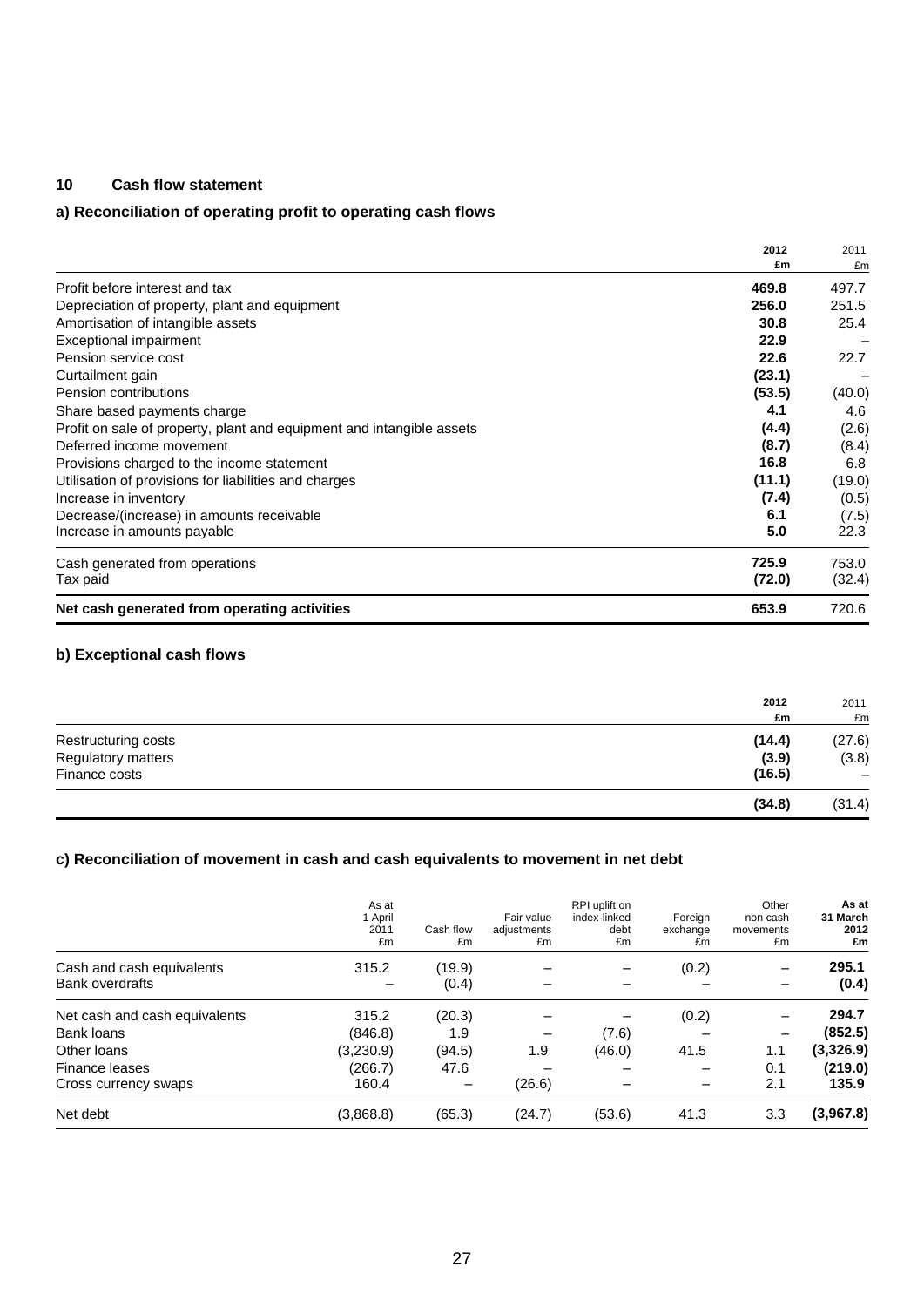#### **11 Contingent liabilities**

#### **a) Bonds and guarantees**

Group undertakings have entered into bonds and guarantees in the normal course of business. No liability is expected to arise in respect of either bonds or guarantees.

The group has given certain guarantees in respect of the borrowings of its associate, Servizio Idrico Integrato S.c.p.a. The guarantees are limited to €11.2 million (2011: €11.2 million). The group does not expect any liabilities that are not provided for in these financial statements to arise from these arrangements.

#### **b) Disposal of subsidiaries**

The group has given certain guarantees and indemnities in relation to disposals of businesses.

Following a hearing in the Commercial Court in Belgium in February 2010 in relation to a claim from Veolia Proprete S.A. ('Veolia') arising from the sale of Biffa Belgium to Veolia in 2006, the Court rendered judgment in favour of the group on 1 April 2010 and declared all of Veolia's claims to be unfounded. Veolia has filed an appeal against this decision, however, the group considers that Veolia's case remains unfounded and no provision has been recorded in respect of this matter.

The group is not aware of any other liability that is likely to result from these guarantees and indemnities that has not been provided for in these financial statements.

#### **c) Regulatory matters**

On 17 December 2010 Severn Trent Plc, Severn Trent Water Limited and Severn Trent Laboratories Limited received a request from Ofwat to provide certain information under the Competition Act in connection with Severn Trent Laboratories Limited's contracts with Severn Trent Water Limited and certain other water companies. The information requested has subsequently been provided to Ofwat.

At this stage it is not possible to determine what, if any, liability will arise as a result of this request.

#### **12 Related party transactions**

There have been no related party transactions that materially affected the financial position or performance of the group during the period.

#### **13 Post balance sheet events**

Following the year end the board of directors has proposed a final dividend of 42.06 pence per share and a special dividend of 63.00 pence per share. Further details of this are shown in note 7.

#### **14 Annual report**

The annual report will be made available to shareholders in June. Copies may be obtained from the Company Secretary, Severn Trent Plc, PO Box 5309, Coventry CV3 9FH.

#### **15 Annual general meeting**

The Annual General Meeting will be held at the International Convention Centre, Broad Street, Birmingham B1 2EA at 11am on Wednesday 18 July 2012.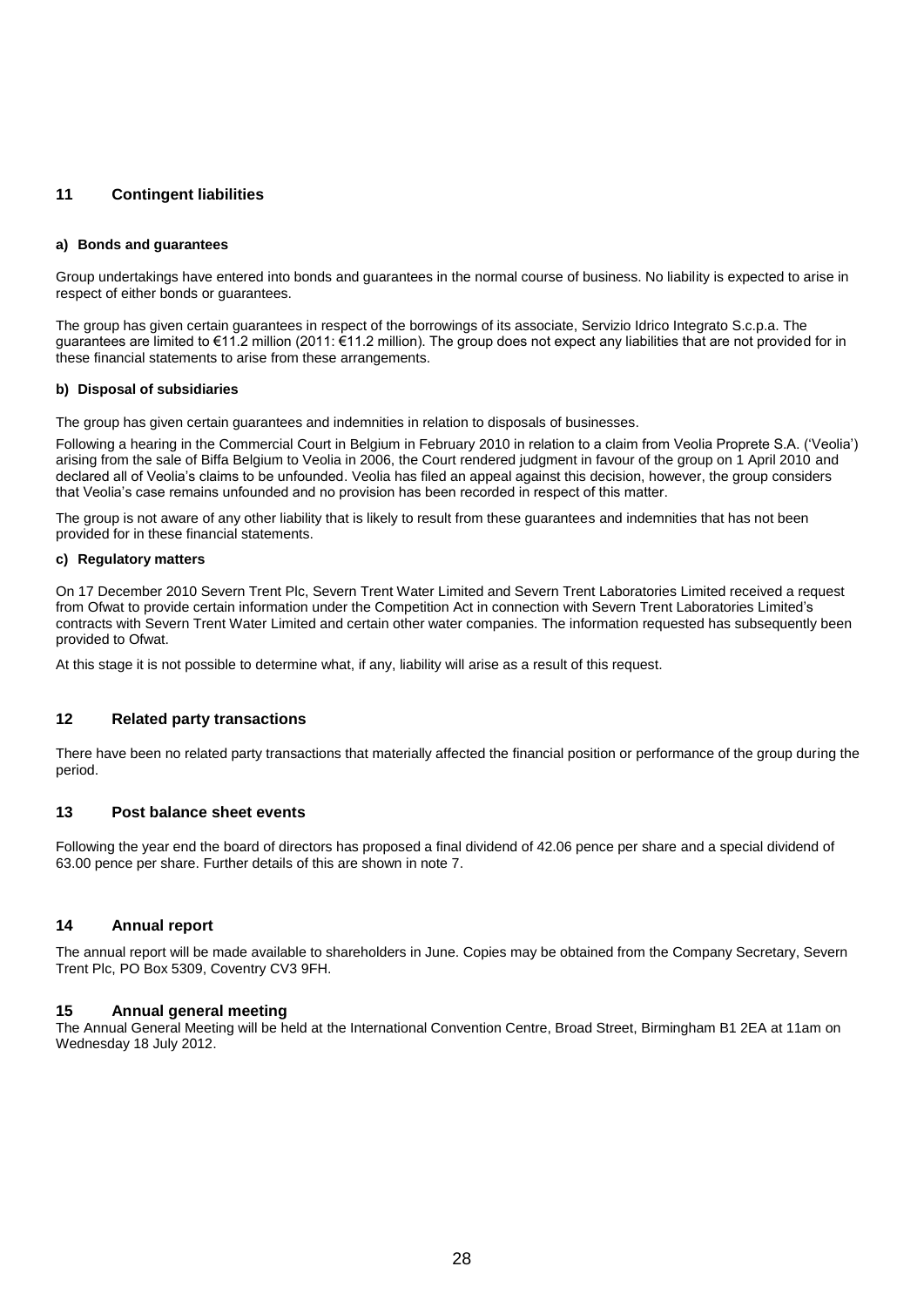# **APPENDIX**

# **KPI performance 2011/12 vs. 2010/11**

|                                                          |      |            |                | Lower    |        | Upper    | No               |
|----------------------------------------------------------|------|------------|----------------|----------|--------|----------|------------------|
| Description                                              | Year | Basis      | Note           | Quartile | Median | Quartile | <b>Benchmark</b> |
| 1. Lost time incidents per 100,000 hrs worked            | 2012 | <b>MAT</b> | 1              |          |        | 0.30     |                  |
|                                                          | 2011 |            |                |          |        | 0.37     |                  |
| 2. Employee motivation %                                 | 2012 | QR         | $\overline{2}$ |          | 75%    |          |                  |
|                                                          | 2011 |            |                |          | 74%    |          |                  |
| 3. Water quality (test failure rate) ppm                 | 2012 | <b>MAT</b> |                |          | 225    |          |                  |
|                                                          | 2011 |            |                |          |        | 210      |                  |
| 4. SIM - Qualitative                                     | 2012 | <b>MAT</b> | $\mathbf{3}$   |          | 3.96   |          |                  |
|                                                          | 2011 |            |                |          |        |          |                  |
| 5. SIM - Quantitative                                    | 2012 | <b>MAT</b> | $\mathbf{3}$   |          |        | 205      |                  |
|                                                          | 2011 |            |                |          |        |          |                  |
| 6. Unplanned interruptions > 6 hrs per 1,000             |      | <b>MAT</b> | $\mathbf{3}$   | 11.12    |        |          |                  |
| properties                                               | 2012 |            |                |          |        |          |                  |
| 7. Properties at risk of low pressure per 1,000          | 2011 |            |                | 23.85    |        |          |                  |
| properties                                               | 2012 | <b>NPR</b> | $\sqrt{3}$     |          |        | 0.06     |                  |
|                                                          | 2011 |            |                |          |        | 0.07     |                  |
| 8. First time job resolution %                           | 2012 | MAT        | 4              |          |        | 93.8%    |                  |
|                                                          | 2011 |            |                |          |        | 97.5%    |                  |
| 9. Non performance against Regulatory Obligations        |      |            |                |          |        |          |                  |
| $\%$                                                     | 2012 | QR         | 4              |          |        | $6\%$    |                  |
|                                                          | 2011 |            |                |          |        | 4%       |                  |
| 10. Capex (net)                                          | 2012 | <b>ACT</b> | 5,6            |          |        |          | 4.31%            |
|                                                          | 2011 |            |                |          |        |          | 7.40%            |
| 11. Capital process quality                              | 2012 | <b>MAT</b> | 4              |          |        |          | 972              |
|                                                          | 2011 |            |                |          |        |          |                  |
| 12. Debtor days                                          | 2012 | <b>ACT</b> | 6              |          | 35.8   |          |                  |
|                                                          | 2011 |            |                |          | 33.8   |          |                  |
| 13. Opex - £m                                            | 2012 | <b>ACT</b> | 5,6            |          |        |          | 548              |
|                                                          | 2011 |            |                |          |        |          | 519              |
| 14. Efficient billing factor per 1,000 properties        | 2012 | <b>ACT</b> | 4              |          |        |          | 3,306            |
|                                                          | 2011 |            |                |          |        |          |                  |
| 15. Pollution incidents (cat 1, 2 & 3)                   | 2012 | <b>MAT</b> | 7              |          | 458    |          |                  |
|                                                          | 2011 |            |                |          | 378    |          |                  |
| 16. Sewer flooding incidents - other causes per          |      |            |                |          |        |          |                  |
| 1,000 properties                                         | 2012 | <b>MAT</b> | 3,8            |          | 0.141  |          |                  |
|                                                          | 2011 |            |                |          | 0.154  |          |                  |
| 17. Sewage Treatment Works - failing consent limits<br>% | 2012 | <b>ACT</b> | 7              | 2.54%    |        |          |                  |
|                                                          | 2011 |            |                |          | 1.69%  |          |                  |
|                                                          |      |            |                |          |        |          |                  |
| 18. Supply availability %                                | 2012 | ACT        | $\overline{4}$ | 96.5%    |        |          |                  |
|                                                          | 2011 |            |                | 94.4%    |        |          |                  |
| 19. Net Energy Use - Gwh                                 | 2012 | <b>MAT</b> | 4              |          |        | 679      |                  |
|                                                          | 2011 |            |                |          |        | 706      |                  |
| 20. Leakage MI/d                                         | 2012 | <b>MLE</b> | 3              |          |        | 464      |                  |
| Notes:                                                   | 2011 |            |                |          | 497    |          |                  |
|                                                          |      |            |                |          |        |          |                  |

Benchmarks updated in September. Excludes PDaS.

MAT = Moving Annual Total

QR = Quarterly Review

NPR = Number of properties on register

MLE = Maximum Likelihood Estimate